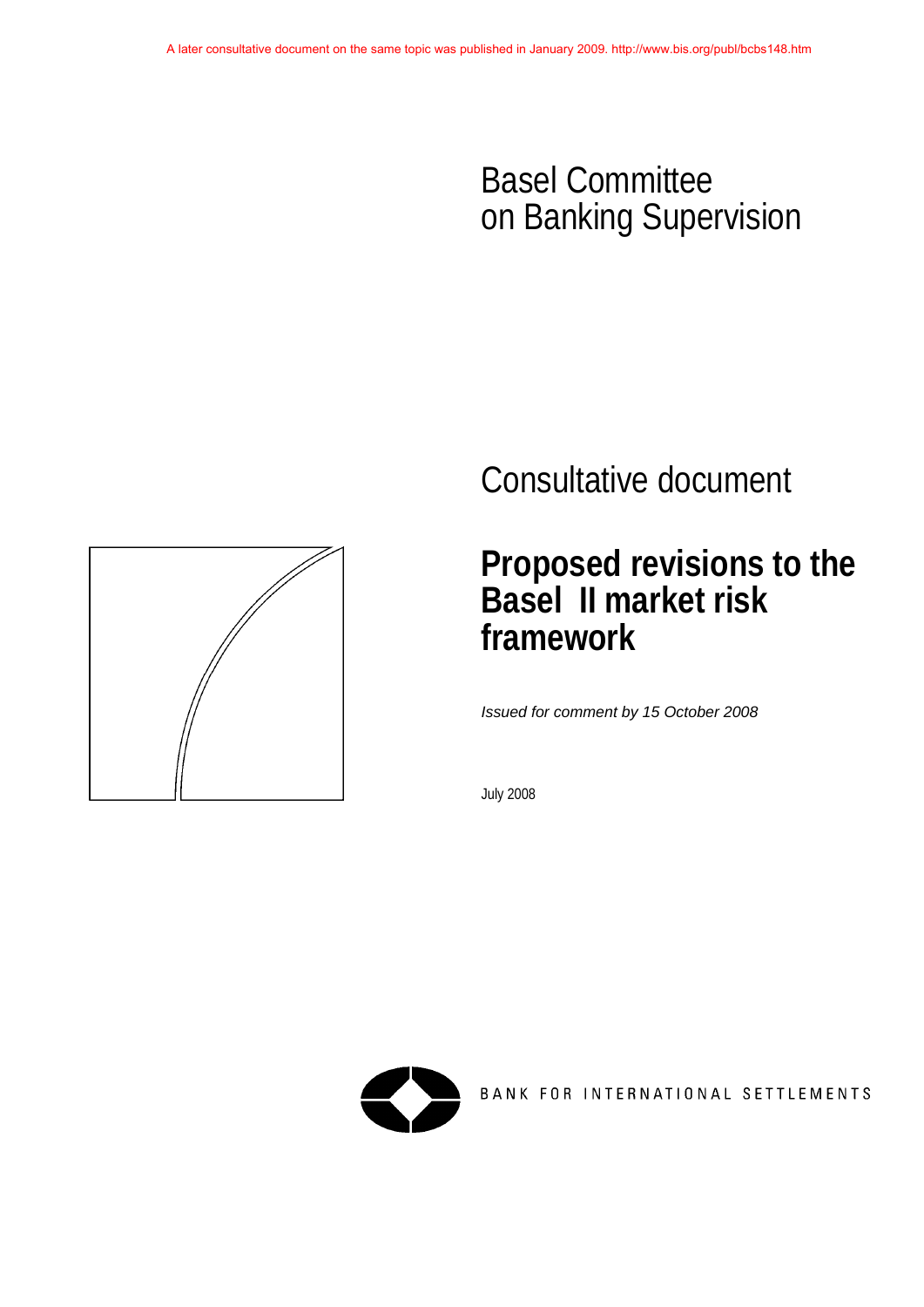A later consultative document on the same topic was published in January 2009. http://www.bis.org/publ/bcbs148.htm

Requests for copies of publications, or for additions/changes to the mailing list, should be sent to:

Bank for International Settlements Press & Communications CH-4002 Basel, Switzerland

E-mail: [publications@bis.org](mailto:publications@bis.org)  Fax: +41 61 280 9100 and +41 61 280 8100

© *Bank for International Settlements 2008. All rights reserved. Brief excerpts may be reproduced or translated provided the source is stated.* 

ISBN print: 92-9131-744-6 ISBN web: 92-9197-744-6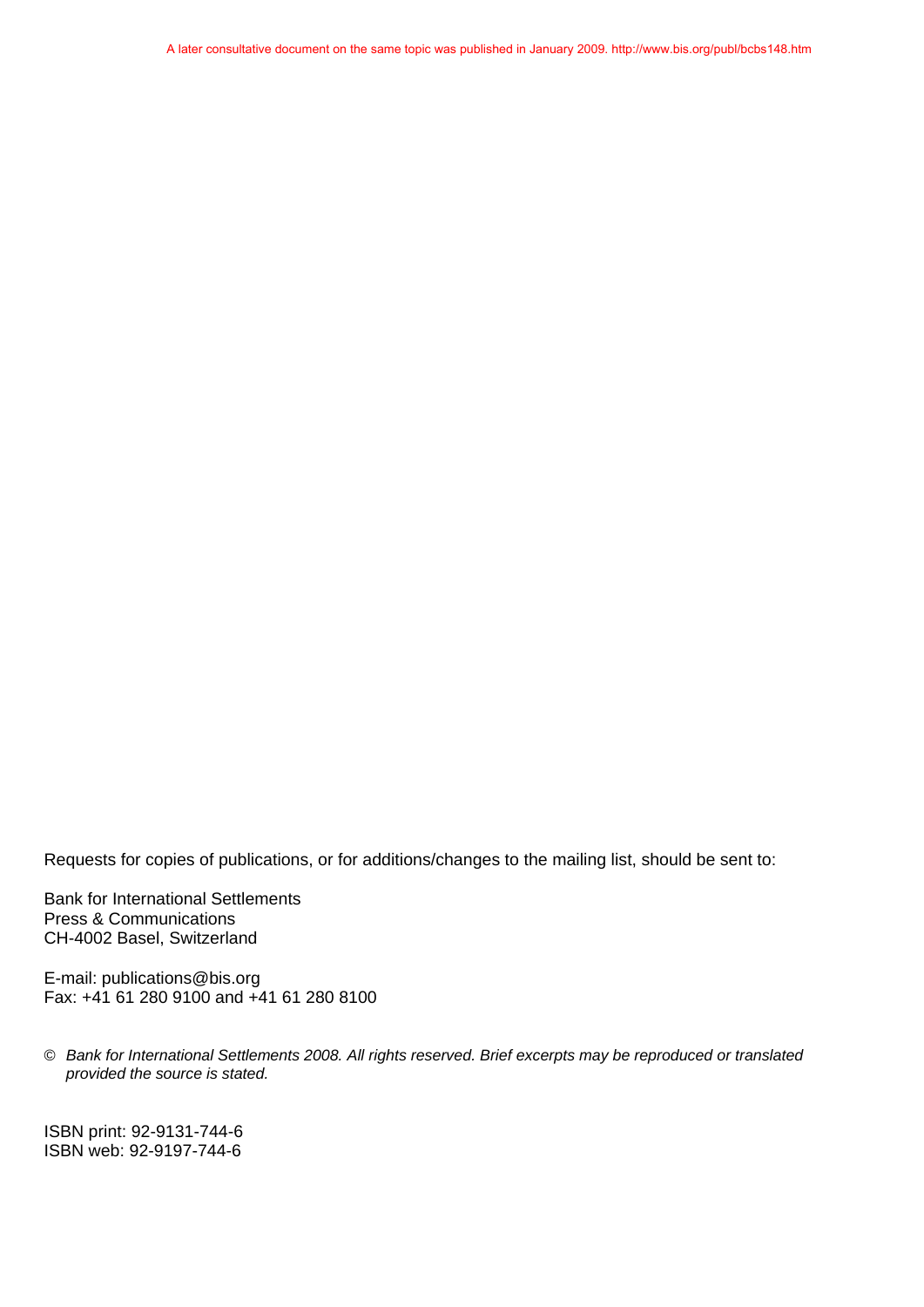# **Contents**

| $\mathbf{L}$ |  |
|--------------|--|
|              |  |
|              |  |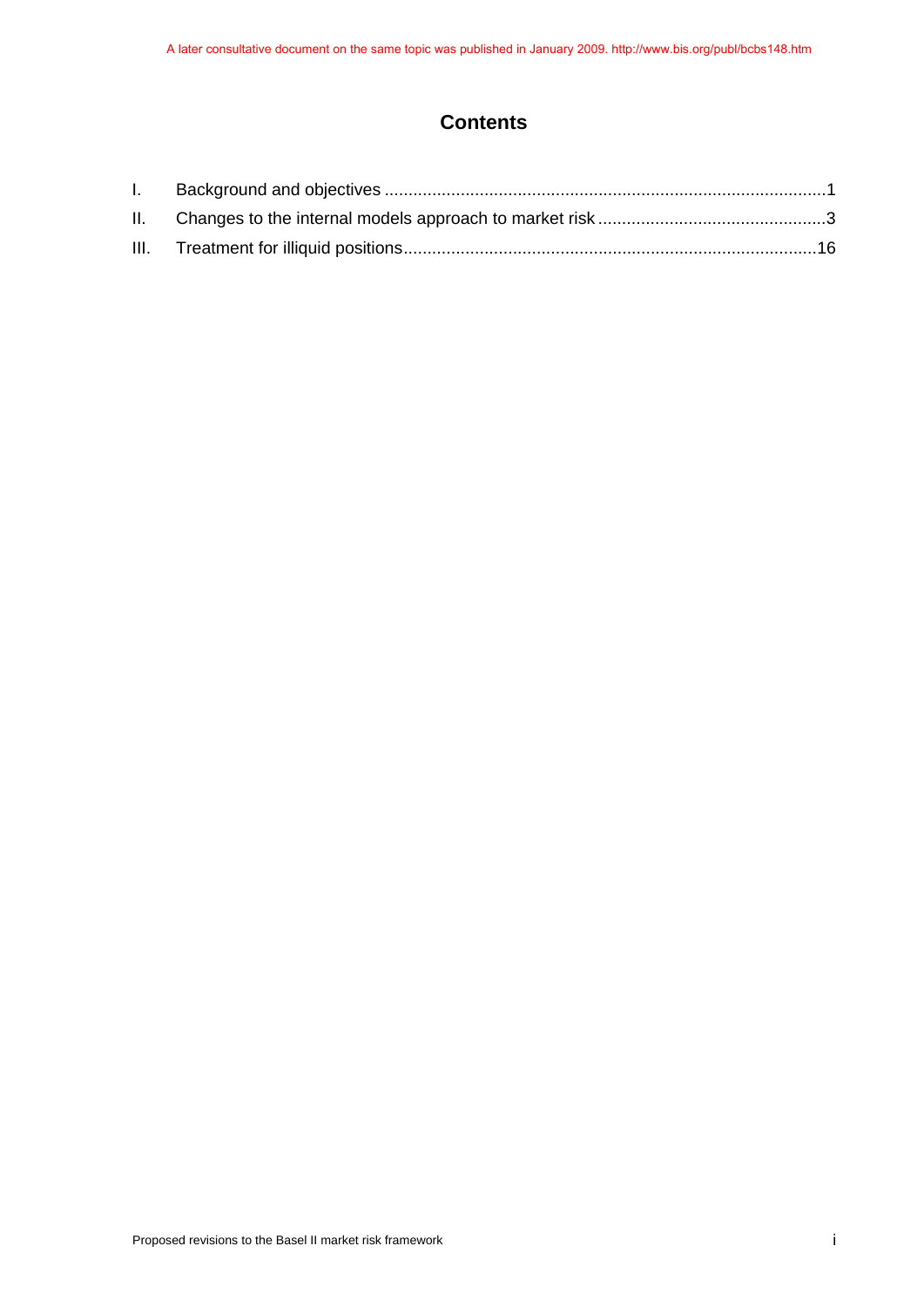A later consultative document on the same topic was published in January 2009. http://www.bis.org/publ/bcbs148.htm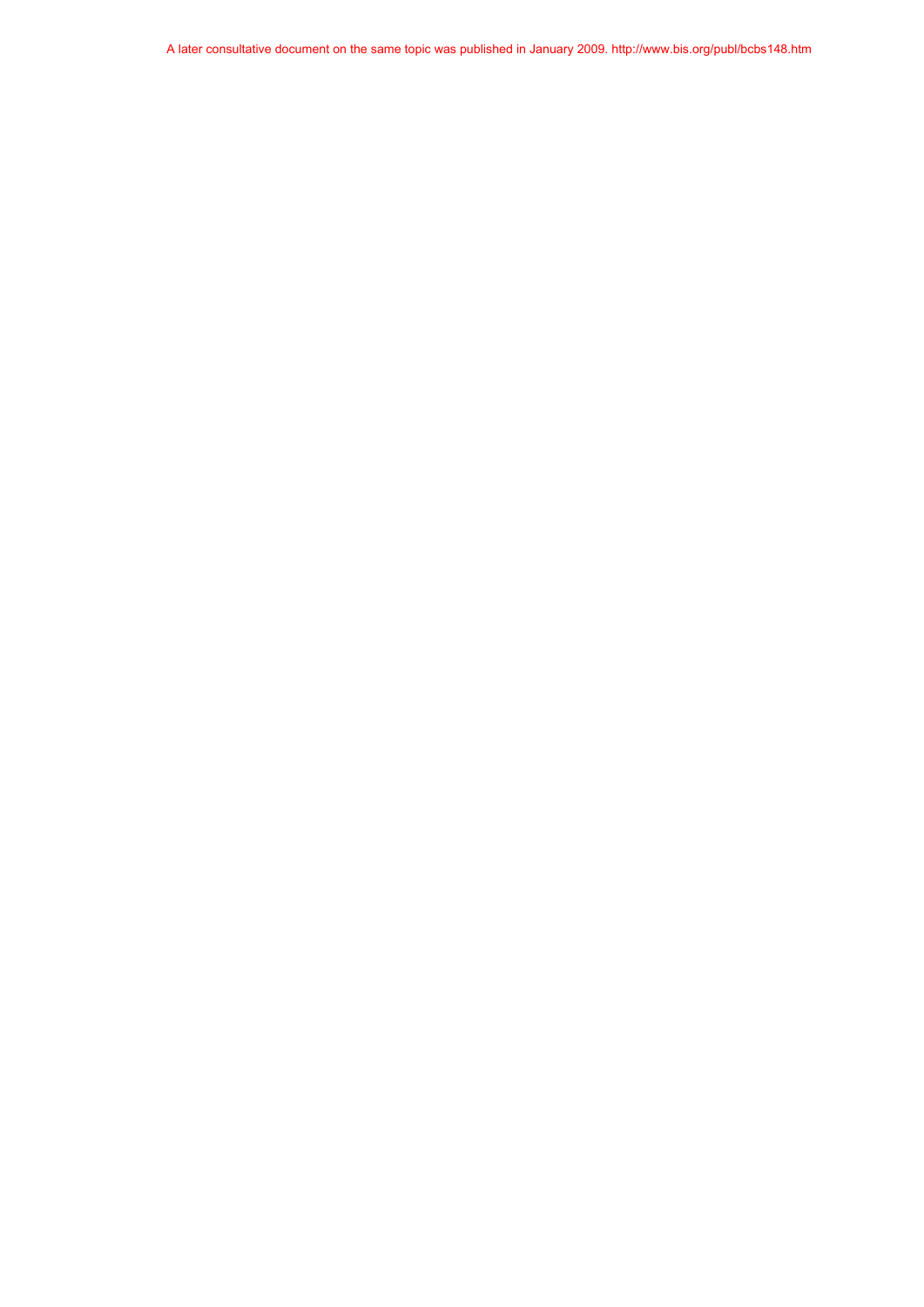# <span id="page-4-0"></span>**Proposed revisions to the Basel II market risk framework**

# **I. Background and objectives**

[1](#page-4-1). The Basel Committee/IOSCO Agreement reached in July 2005<sup>1</sup> contained several improvements to the capital regime for trading book positions. Among the revisions was a new requirement for banks that model specific risk to measure and hold capital against default risk that is incremental to any default risk captured in the bank's value-at-risk model. The incremental default risk charge was incorporated into the trading book capital regime in response to the increasing amount of exposure in banks' trading books to credit-risk related and often illiquid products whose risk is not reflected in value-at-risk. At its meeting in March 2008, the Basel Committee on Banking Supervision (the Committee) decided to expand the scope of the capital charge to capture not only defaults but a wider range of incremental risks, to improve the internal value-at-risk models for market risk and to update the prudent valuation guidance for positions subject to market risk of the Basel II Framework.

2. Given the interest of both banks and securities firms in the potential solutions to these particular issues, the Committee has worked jointly with the International Organization of Securities Commissions (IOSCO) to consult with industry representatives and other supervisors on these matters. While this work was undertaken jointly by a working group from the Committee and IOSCO, the resulting proposal represents an effort by the Committee to find prudential treatments for certain exposures held by banks under the Basel II Framework. Consequently, this text frequently refers to rules for "banks", banking groups, and other firms subject to prudential banking regulations. The Committee recognises that, in some cases, national authorities may decide to apply these rules not just to banks and banking groups, but also to investment firms, to groups of investment firms and to combined groups of banks and investment firms that are subject to prudential banking or securities regulation.

3. The decision to capture not only defaults but a wider range of incremental risks in the incremental risk capital charge is reflected in the proposed changes to the Basel II market risk framework outlined below. Additional guidance on the incremental risk capital charge is provided in a separate consultative document (referred to as "the Guidelines").<sup>[2](#page-4-2)</sup>

4. The improvements in the Basel II Framework concerning internal value-at-risk models will in particular require banks to justify any factors used in pricing which are left out in the calculation of value-at-risk. They will also be required to use hypothetical backtesting at least for validation, to update market data at least monthly and to be in a position to update it in a more timely fashion if deemed necessary. Furthermore, the Committee clarifies that it is permissible to use a weighting scheme for historical data that is not fully consistent with the requirement that the "effective" observation period must be at least one year, as long as that method results in a capital charge at least as conservative as that calculated with an "effective" observation period of at least one year.

5. To complement the incremental risk capital framework, the Committee has made the language with respect to prudent valuation for positions subject to market risk (paragraphs

<span id="page-4-1"></span><sup>1</sup> Basel Committee on Banking Supervision, *The Application of Basel II to Trading Activities and the Treatment of Double Default Effects*, July 2005

<span id="page-4-2"></span><sup>2</sup> Basel Committee on Banking Supervision, *Guidelines for computing capital for incremental risk in the trading book*, consultative document, July 2008.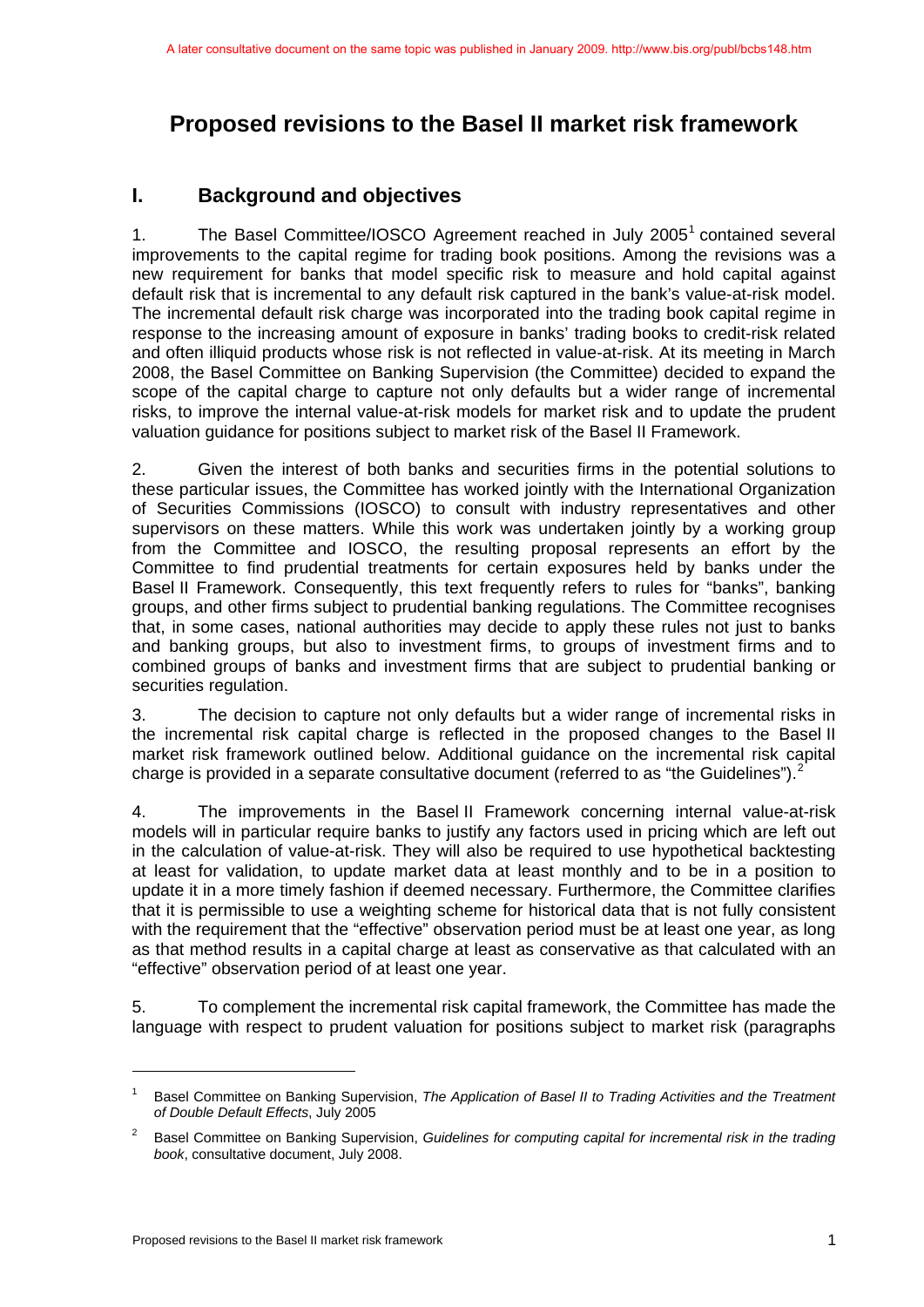690 to 701) more consistent with existing accounting guidance, and has clarified that regulators will retain the ability to require adjustments to current value beyond those required by financial reporting standards, in particular where there is uncertainty around the current realisable value of a position due to illiquidity. This guidance focuses on the current valuation of the position and is a separate concern from the risk that market conditions and/or variables will change before the position is liquidated (or closed out) causing a loss of value to positions held.

6. In June 2006, the Committee published a comprehensive version of the Basel II Framework<sup>[3](#page-5-0)</sup> which includes the June 2004 Basel II Framework, the elements of the 1988 Accord that were not revised during the Basel II process, the 1996 *Amendment to the Capital Accord to Incorporate Market Risks*, and the July 2005 paper on *The Application of Basel II to Trading Activities and the Treatment of Double Default Effects*. Unless stated otherwise, this consultative document refers to the comprehensive version of the Basel II Framework.

7. Banks are expected to comply with the revised requirements in order to receive approval for using internal models for the calculation of market risk capital requirements according to paragraph 718(LXX). Banks must meet the requirements for calculating the incremental risk charge that are introduced through the revisions to Section VI.D.8 of the Basel II Framework as outlined below in order to receive specific risk model recognition.

8. For portfolios and products for which a bank has already received approval for using internal models for the calculation of market risk capital and/or specific risk model recognition, it would not have to comply with the revised requirements until 1 January 2010. Subject to supervisory approval, a bank that is unable to calculate an incremental risk charge for default and migration risks of credit positions to the satisfaction of its supervisor may use a temporary fallback option as described in the Guidelines between 1 January 2010 and 31 December 2010. Furthermore, banks will be allowed one more year (ie, until 1 January 2011) to incorporate into their incremental risk capital models all risks covered by the incremental risk capital charge beyond those attributable to default and migration risks for positions subject to credit risk.

9. For re-securitisations that are cash or derivative credit positions, banks are subject to a capital requirement as set out in paragraph 615 of the Basel II Framework starting 1 January 2009 until the bank has fully implemented both phases of the incremental risk capital charge for these positions.

<span id="page-5-0"></span><sup>3</sup> Basel Committee on Banking Supervision, *Basel II: International Convergence of Capital Measurement and Capital Standards: A Revised Framework - Comprehensive Version*, June 2006.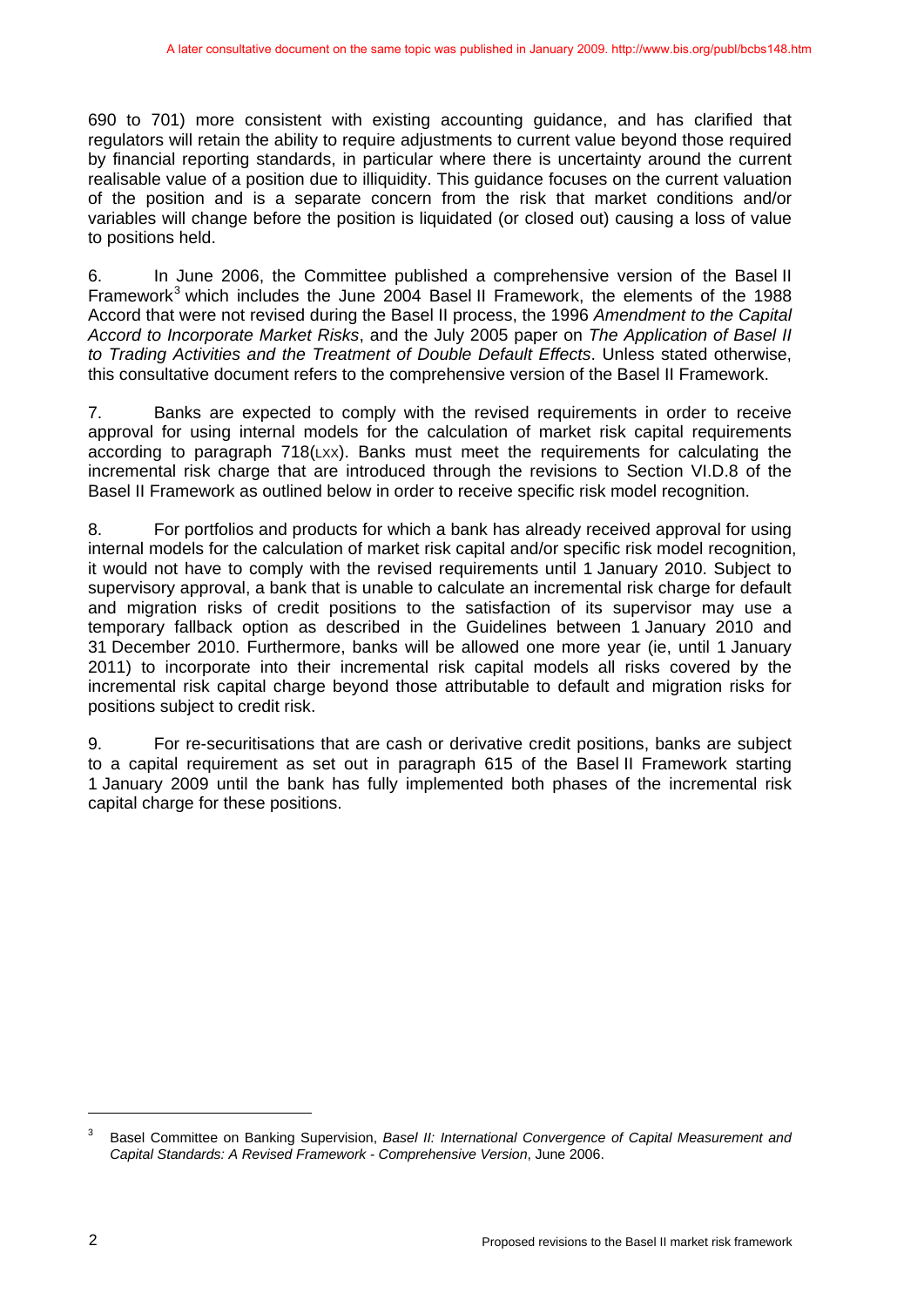<span id="page-6-0"></span>10. The Committee welcomes comments from the public on all aspects of this consultative paper by 15 October 2008. These should be addressed to the Committee at the following address:

Basel Committee on Banking Supervision Bank for International Settlements Centralbahnplatz 2 CH-4002 Basel **Switzerland** 

Alternatively, comments may be sent by e-mail to [baselcommittee@bis.org.](mailto:baselcommittee@bis.org)

# **II. Changes to the internal models approach to market risk**

11. Section VI.D of the Basel II Framework outlining the internal models approach to market risk will be changed as follows. Changed wording is underlined. The original footnote numbers of the Basel II Framework are provided in brackets.

# *1. General criteria*

718(Lxx). The use of an internal model will be conditional upon the explicit approval of the bank's supervisory authority. Home and host country supervisory authorities of banks that carry out material trading activities in multiple jurisdictions intend to work co-operatively to ensure an efficient approval process.

718(Lxxi). The supervisory authority will only give its approval if at a minimum:

- It is satisfied that the bank's risk management system is conceptually sound and is implemented with integrity;
- The bank has in the supervisory authority's view sufficient numbers of staff skilled in the use of sophisticated models not only in the trading area but also in the risk control, audit, and if necessary, back office areas;
- The bank's models have in the supervisory authority's judgement a proven track record of reasonable accuracy in measuring risk;
- The bank regularly conducts stress tests along the lines discussed in paragraphs 718(Lxxvii) to 718(Lxxxiv) below.

718(Lxxii). Supervisory authorities will have the right to insist on a period of initial monitoring and live testing of a bank's internal model before it is used for supervisory capital purposes.

718(Lxxiii). In addition to these general criteria, banks using internal models for capital purposes will be subject to the requirements detailed in paragraphs 718(Lxxiv) to 718(xcix).

#### *2. Qualitative standards*

718(Lxxiv). It is important that supervisory authorities are able to assure themselves that banks using models have market risk management systems that are conceptually sound and implemented with integrity. Accordingly, the supervisory authority will specify a number of *qualitative criteria* that banks would have to meet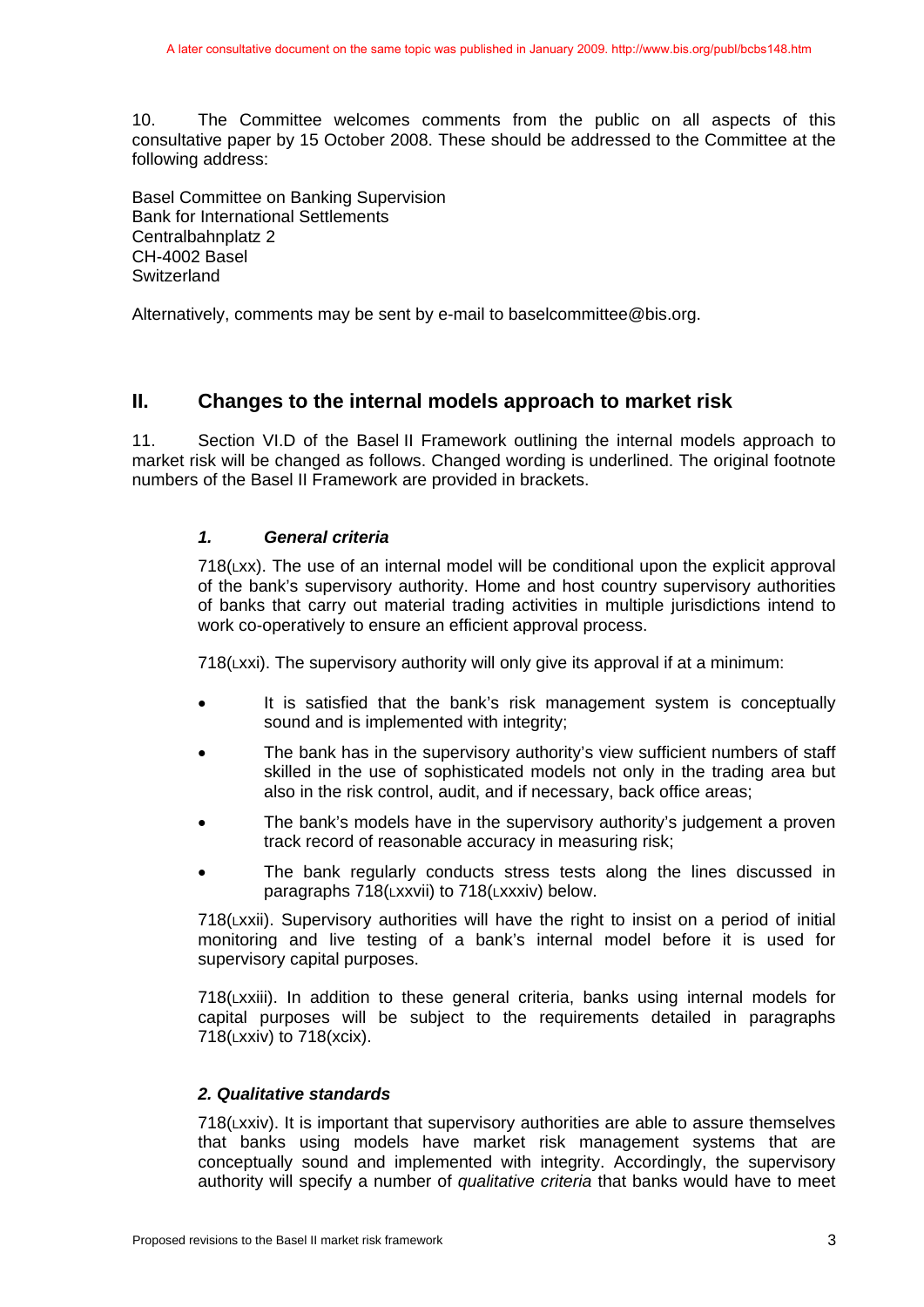before they are permitted to use a models-based approach. The extent to which banks meet the qualitative criteria may influence the level at which supervisory authorities will set the multiplication factor referred to in paragraph 718(Lxxvi) (j) below. Only those banks whose models are in full compliance with the qualitative criteria will be eligible for application of the minimum multiplication factor. The qualitative criteria include:

- (a) The bank should have an independent risk control unit that is responsible for the design and implementation of the bank's risk management system. The unit should produce and analyse daily reports on the output of the bank's risk measurement model, including an evaluation of the relationship between measures of risk exposure and trading limits. This unit must be independent from business trading units and should report directly to senior management of the bank.
- (b) The unit should conduct a regular back-testing programme, i.e. an ex-post comparison of the risk measure generated by the model against actual daily changes in portfolio value over longer periods of time, as well as hypothetical changes based on static positions.
- (c) The unit should also conduct the initial and on-going validation of the internal model.<sup>[4](#page-7-0)</sup>
- (d) Board of directors and senior management should be actively involved in the risk control process and must regard risk control as an essential aspect of the business to which significant resources need to be devoted.<sup>[5](#page-7-1)</sup> In this regard, the daily reports prepared by the independent risk control unit must be reviewed by a level of management with sufficient seniority and authority to enforce both reductions of positions taken by individual traders and reductions in the bank's overall risk exposure.
- (e) The bank's internal risk measurement model must be closely integrated into the day-to- day risk management process of the bank. Its output should accordingly be an integral part of the process of planning, monitoring and controlling the bank's market risk profile.
- (f) The risk measurement system should be used in conjunction with internal trading and exposure limits. In this regard, trading limits should be related to the bank's risk measurement model in a manner that is consistent over time and that is well-understood by both traders and senior management.
- (g) A routine and rigorous programme of stress testing  $6$  should be in place as a supplement to the risk analysis based on the day-to-day output of the bank's risk measurement model. The results of stress testing should be reviewed periodically by senior management, used in the internal assessment of capital adequacy, and reflected in the policies and limits set by management and the board of directors. Where stress tests reveal particular vulnerability to a given set of circumstances, prompt steps should be taken to manage those risks

<span id="page-7-0"></span><sup>4</sup> [159] Further guidance regarding the standards that supervisory authorities will expect can be found in paragraph 718(xcix).

<span id="page-7-1"></span><sup>5</sup> [160] The report, *Risk management guidelines for derivatives*, issued by the Basel Committee in July 1994 further discusses the responsibilities of the board of directors and senior management.

<span id="page-7-2"></span><sup>6</sup> [161] Though banks will have some discretion as to how they conduct stress tests, their supervisory authorities will wish to see that they follow the general lines set out in paragraphs 718(Lxxvii) to 718(Lxxxiiii).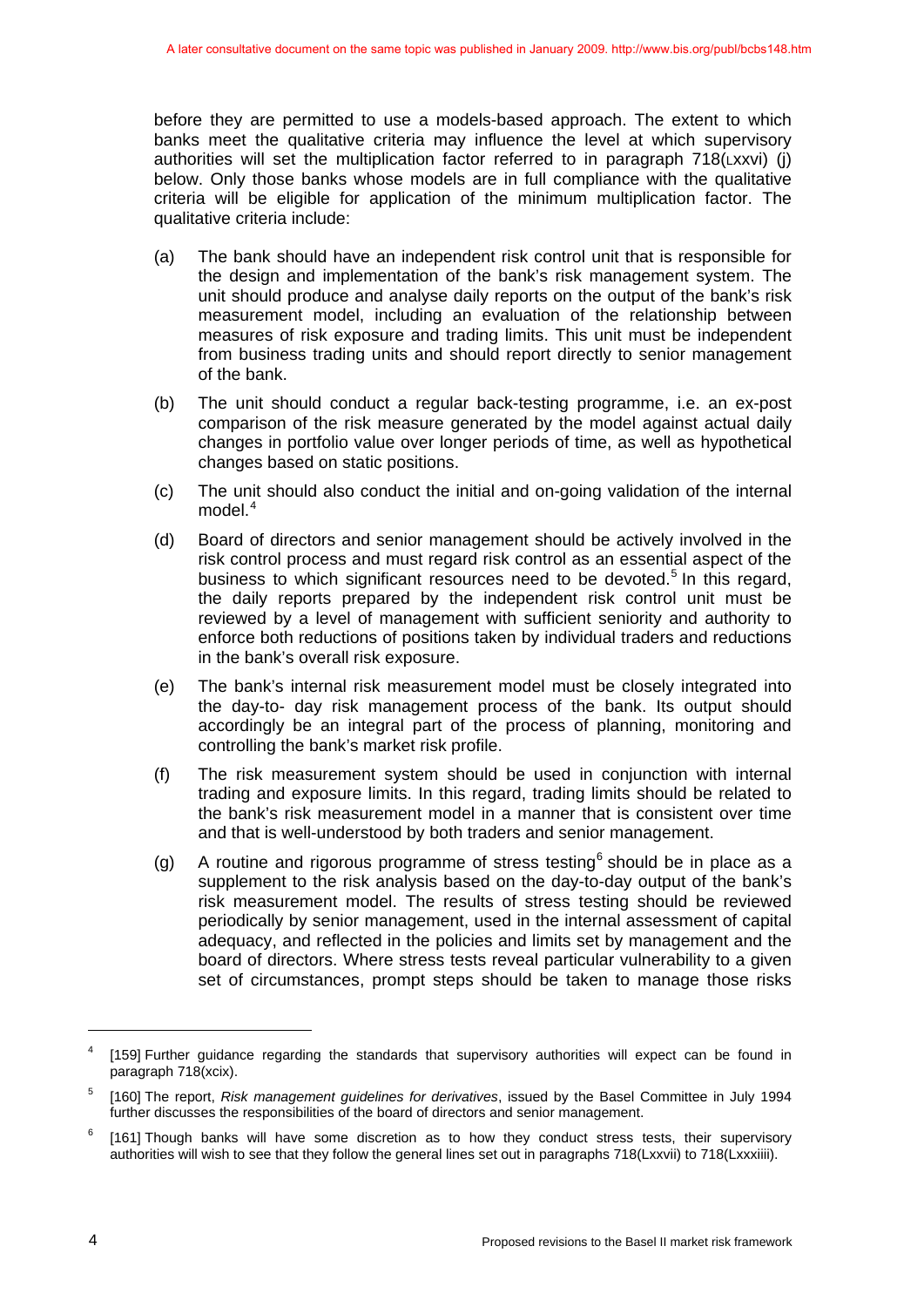appropriately (e.g. by hedging against that outcome or reducing the size of the bank's exposures, or increasing capital).

- (h) Banks should have a routine in place for ensuring compliance with a documented set of internal policies, controls and procedures concerning the operation of the risk measurement system. The bank's risk measurement system must be well documented, for example, through a risk management manual that describes the basic principles of the risk management system and that provides an explanation of the empirical techniques used to measure market risk.
- (i) An independent review of the risk measurement system should be carried out regularly in the bank's own internal auditing process. This review should include both the activities of the business trading units and of the independent risk control unit. A review of the overall risk management process should take place at regular intervals (ideally not less than once a year) and should specifically address, at a minimum:
	- The adequacy of the documentation of the risk management system and process;
	- The organisation of the risk control unit;
	- The integration of market risk measures into daily risk management;
	- The approval process for risk pricing models and valuation systems used by front and back-office personnel;
	- The validation of any significant change in the risk measurement process;
	- The scope of market risks captured by the risk measurement model;
	- The integrity of the management information system;
	- The accuracy and completeness of position data;
	- The verification of the consistency, timeliness and reliability of data sources used to run internal models, including the independence of such data sources;
	- The accuracy and appropriateness of volatility and correlation assumptions;
	- The accuracy of valuation and risk transformation calculations;
	- The verification of the model's accuracy through frequent back-testing as described in 718(Lxxiv) (b) above and in the accompanying document: *Supervisory framework for the use of backtesting in conjunction with the internal models approach to market risk capital requirements*.

# *3. Specification of market risk factors*

718(Lxxv). An important part of a bank's internal market risk measurement system is the specification of an appropriate set of market risk factors, i.e. the market rates and prices that affect the value of the bank's trading positions. The risk factors contained in a market risk measurement system should be sufficient to capture the risks inherent in the bank's portfolio of on- and off-balance sheet trading positions. Although banks will have some discretion in specifying the risk factors for their internal models, the following guidelines should be fulfilled.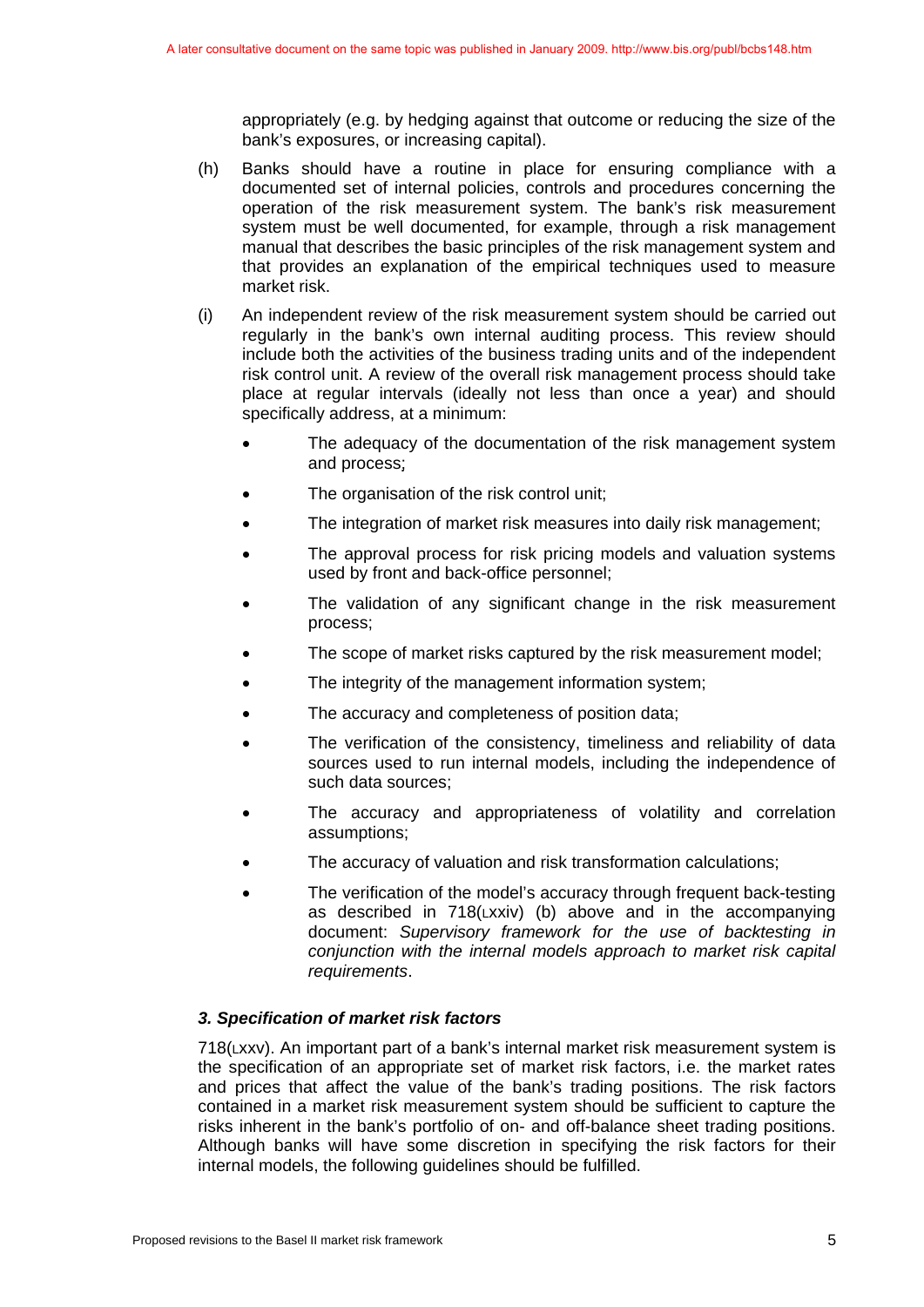- (a) Factors that are deemed relevant for pricing should be included as risk factors in the value-at-risk model. Where a risk factor is incorporated in a pricing model but not in the value-at-risk model, the bank must justify this omission to the satisfaction of its supervisor. In addition, the value-at-risk model must capture nonlinearities beyond those inherent in options (e.g. mortgage-backed securities, tranched exposures or n-th loss positions), as well as correlation risk and basis risk (e.g. between credit default swaps and bonds). Moreover, the supervisor has to be satisfied that proxies are used which show a good track record for the actual position held (i.e. an equity index for a position in an individual stock).
- (b) For interest rates, there must be a set of risk factors corresponding to interest rates in each currency in which the bank has interest-rate-sensitive on- or offbalance sheet positions.
	- The risk measurement system should model the yield curve using one of a number of generally accepted approaches, for example, by estimating forward rates of zero coupon yields. The yield curve should be divided into various maturity segments in order to capture variation in the volatility of rates along the yield curve; there will typically be one risk factor corresponding to each maturity segment. For material exposures to interest rate movements in the major currencies and markets, banks must model the yield curve using a minimum of six risk factors*.* However, the number of risk factors used should ultimately be driven by the nature of the bank's trading strategies. For instance, a bank with a portfolio of various types of securities across many points of the yield curve and that engages in complex arbitrage strategies would require a greater number of risk factors to capture interest rate risk accurately.
	- The risk measurement system must incorporate separate risk factors to capture spread risk (e.g. between bonds and swaps)*.* A variety of approaches may be used to capture the spread risk arising from less than perfectly correlated movements between government and other fixed income interest rates, such as specifying a completely separate yield curve for non-government fixed-income instruments (for instance, swaps or municipal securities) or estimating the spread over government rates at various points along the yield curve.
- (c) For exchange rates (which may include gold), the risk measurement system should incorporate risk factors corresponding to the individual foreign currencies in which the bank's positions are denominated. Since the value-atrisk figure calculated by the risk measurement system will be expressed in the bank's domestic currency, any net position denominated in a foreign currency will introduce a foreign exchange risk. Thus, there must be risk factors corresponding to the exchange rate between the domestic currency and each foreign currency in which the bank has a significant exposure.
- (d) For equity prices, there should be risk factors corresponding to each of the equity markets in which the bank holds significant positions:
	- At a minimum, there should be a risk factor that is designed to capture market-wide movements in equity prices (e.g. a market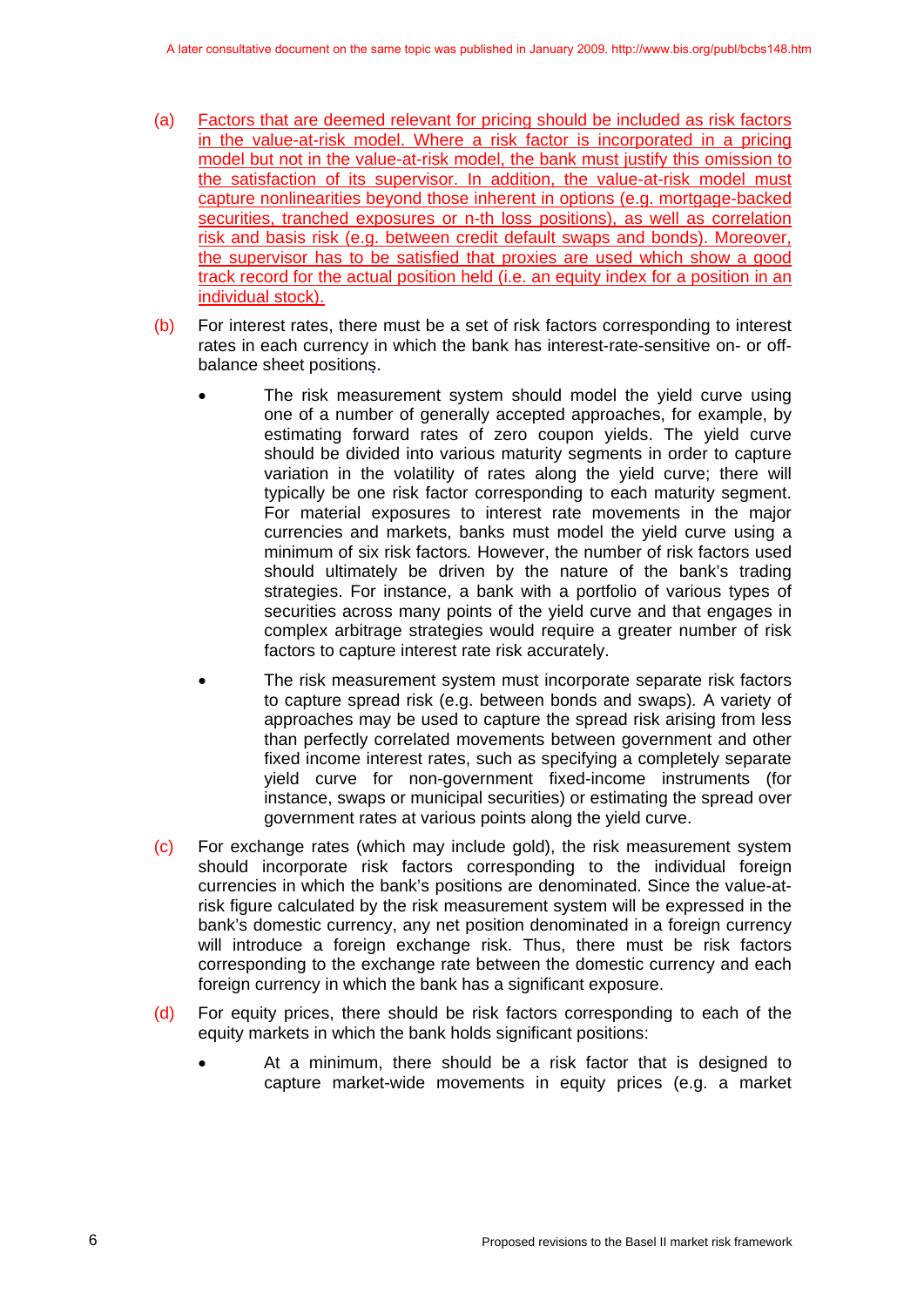index). Positions in individual securities or in sector indices could be expressed in "beta-equivalents"<sup>[7](#page-10-0)</sup> relative to this market-wide index;

- A somewhat more detailed approach would be to have risk factors corresponding to various sectors of the overall equity market (for instance, industry sectors or cyclical and non-cyclical sectors). As above, positions in individual stocks within each sector could be expressed in beta-equivalents<sup>49</sup> relative to the sector index;
- The most extensive approach would be to have risk factors corresponding to the volatility of individual equity issues.
- The sophistication and nature of the modelling technique for a given market should correspond to the bank's exposure to the overall market as well as its concentration in individual equity issues in that market.
- (e) For commodity prices, there should be risk factors corresponding to each of the commodity markets in which the bank holds significant positions (also see paragraph 718(xLvii) above):
	- For banks with relatively limited positions in commodity-based instruments, a straightforward specification of risk factors would be acceptable. Such a specification would likely entail one risk factor for each commodity price to which the bank is exposed. In cases where the aggregate positions are quite small, it might be acceptable to use a single risk factor for a relatively broad sub-category of commodities (for instance, a single risk factor for all types of oil);
	- For more active trading, the model must also take account of variation in the "convenience yield"<sup>[8](#page-10-1)</sup> between derivatives positions such as forwards and swaps and cash positions in the commodity.

# *4. Quantitative standards*

718(Lxxvi). Banks will have flexibility in devising the precise nature of their models, but the following minimum standards will apply for the purpose of calculating their capital charge. Individual banks or their supervisory authorities will have discretion to apply stricter standards.

- (a) "Value-at-risk" must be computed on a daily basis.
- (b) In calculating the value-at-risk, a 99th percentile, one-tailed confidence interval is to be used.
- (c) In calculating value-at-risk, an instantaneous price shock equivalent to a 10 day movement in prices is to be used, i.e. the minimum "holding period" will be ten trading days. Banks may use value-at-risk numbers calculated according to shorter holding periods scaled up to ten days by, for example, the square

<span id="page-10-0"></span><sup>7</sup> [162] A "beta-equivalent" position would be calculated from a market model of equity price returns (such as the CAPM model) by regressing the return on the individual stock or sector index on the risk-free rate of return and the return on the market index.

<span id="page-10-1"></span><sup>8</sup> [163] The convenience yield reflects the benefits from direct ownership of the physical commodity (for example, the ability to profit from temporary market shortages), and is affected both by market conditions and by factors such as physical storage costs.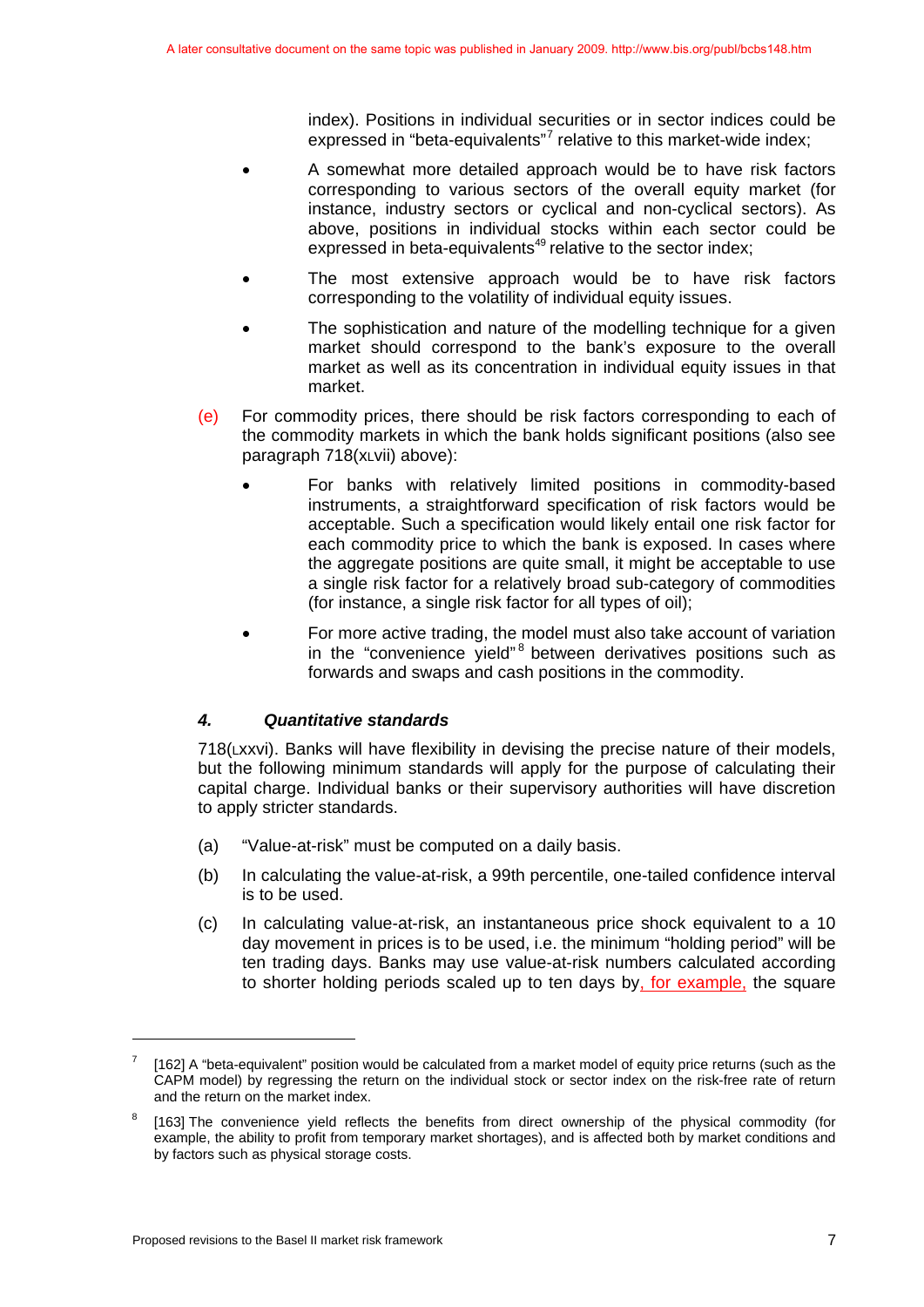root of time (for the treatment of options, also see 718(Lxxvi) (h) below). A bank using this approach must periodically justify the reasonableness of its approach to the satisfaction of its supervisor.

- (d) The choice of historical observation period (sample period) for calculating value-at-risk will be constrained to a minimum length of one year. For banks that use a weighting scheme or other methods for the historical observation period, the "effective" observation period must be at least one year (that is, the weighted average time lag of the individual observations cannot be less than 6 months). $\frac{9}{2}$  $\frac{9}{2}$  $\frac{9}{2}$
- (e) Banks should-must update their data sets no less frequently than once every three months and reassess them whenever market prices are subject to material changes. Banks must have processes in place to update their data sets more frequently. The supervisory authority may also require a bank to calculate its value-at-risk using a shorter observation period if, in the supervisor's judgement, this is justified by a significant upsurge in price volatility.
- (f) No particular type of model is prescribed. So long as each model used captures all the material risks run by the bank, as set out in paragraph 718(Lxxv), banks will be free to use models based, for example, on variancecovariance matrices, historical simulations, or Monte Carlo simulations.
- (g) Banks will have discretion to recognise empirical correlations within broad risk categories (e.g. interest rates, exchange rates, equity prices and commodity prices, including related options volatilities in each risk factor category). The supervisory authority may also recognise empirical correlations across broad risk factor categories, provided that the supervisory authority is satisfied that the bank's system for measuring correlations is sound and implemented with integrity.
- (h) Banks' models must accurately capture the unique risks associated with options within each of the broad risk categories. The following criteria apply to the measurement of options risk:
	- Banks' models must capture the *non-linear price characteristics* of options positions;
	- Banks are expected to ultimately move towards the application of a full 10 day price shock to options positions or positions that display option-like characteristics. In the interim, national authorities may require banks to adjust their capital measure for options risk through other methods, e.g. periodic simulations or stress testing;
	- Each bank's risk measurement system must have a set of risk factors that captures the *volatilities of the rates and prices* underlying option positions, i.e. vega risk. Banks with relatively large and/or complex options portfolios should have detailed specifications of the relevant volatilities. This means that banks should measure the volatilities of options positions broken down by different maturities.
	- Each bank must meet, on a daily basis, a capital requirement expressed as the higher of (i) its previous day's value-at-risk number

 $\overline{a}$ 

<span id="page-11-0"></span><sup>9</sup> A bank may calculate the value-at-risk estimate using a weighting scheme that is not fully consistent with (d) as long as that method results in a capital charge at least as conservative as that calculated according to (d).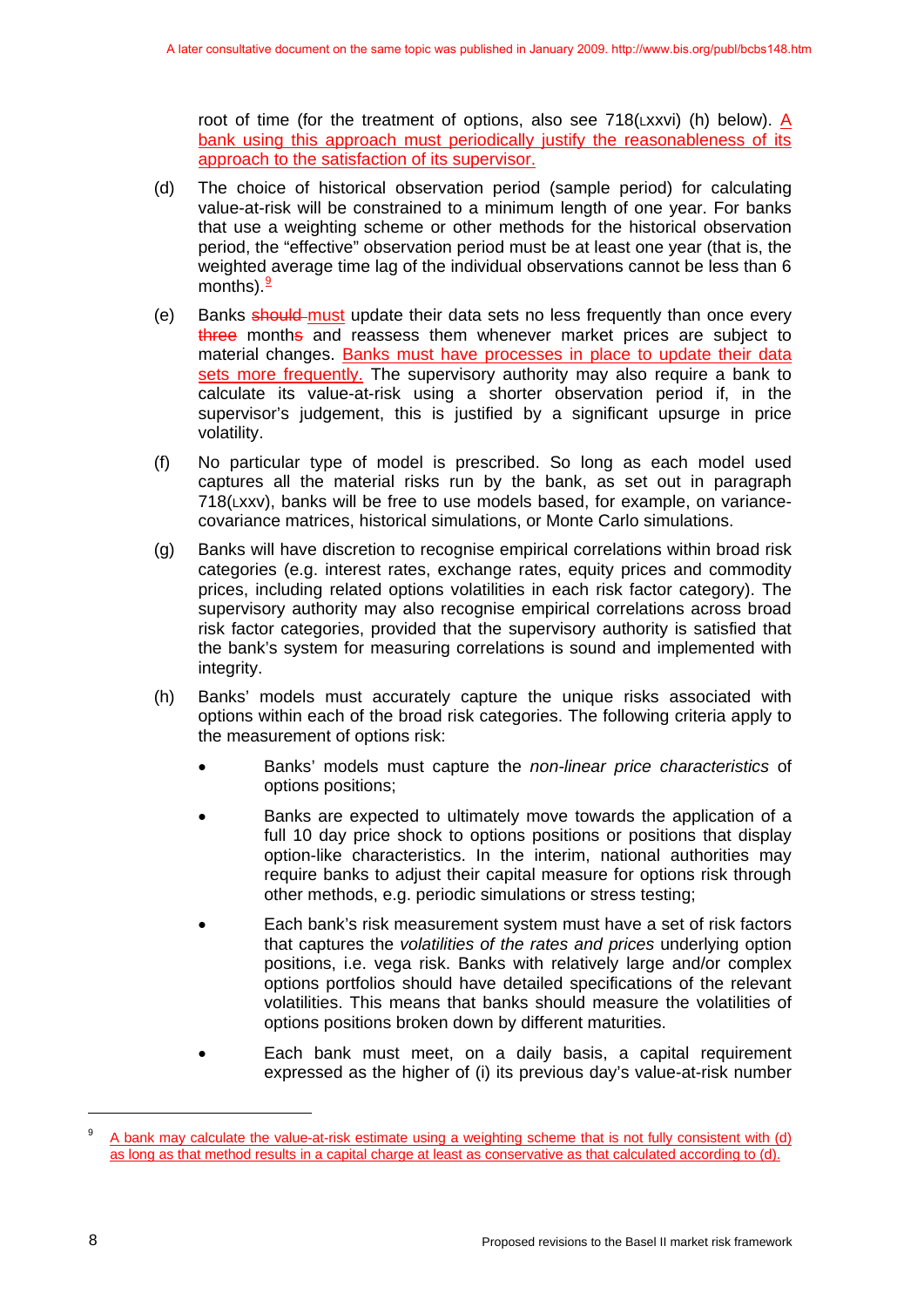measured according to the parameters specified in this section and (ii) an average of the daily value-at-risk measures on each of the preceding sixty business days, multiplied by a multiplication factor.

- (i) The multiplication factor will be set by individual supervisory authorities on the basis of their assessment of the quality of the bank's risk management system, subject to an absolute minimum of 3. Banks will be required to add to this factor a "plus" directly related to the ex-post performance of the model, thereby introducing a built-in positive incentive to maintain the predictive quality of the model. The plus will range from 0 to 1 based on the outcome of so-called "backtesting." If the backtesting results are satisfactory and the bank meets all of the qualitative standards set out in paragraph 718(Lxxiv) above, the plus factor could be zero. The Annex 10a of this Framework presents in detail the approach to be applied for backtesting and the plus factor. Supervisors will have national discretion to require banks to perform backtesting on either hypothetical (i.e. using changes in portfolio value that would occur were end-of-day positions to remain unchanged), or actual trading (i.e. excluding fees, commissions, and net interest income) outcomes, or both.
- (j) Banks using models will also be subject to a capital charge to cover specific risk (as defined under the standardised approach for market risk) of interest rate related instruments and equity securities. The manner in which the specific risk capital charge is to be calculated is set out in paragraphs 718(Lxxxvii) to 718(xcviii).

# *5. Stress testing*

718(Lxxvii). Banks that use the internal models approach for meeting market risk capital requirements must have in place a rigorous and comprehensive stress testing program. Stress testing to identify events or influences that could greatly impact banks is a key component of a bank's assessment of its capital position.

718(Lxxviii). Banks' stress scenarios need to cover a range of factors that can create extraordinary losses or gains in trading portfolios, or make the control of risk in those portfolios very difficult. These factors include low-probability events in all major types of risks, including the various components of market, credit, and operational risks. Stress scenarios need to shed light on the impact of such events on positions that display both linear and nonlinear price characteristics (i.e. options and instruments that have options-like characteristics).

718(Lxxix). Banks' stress tests should be both of a quantitative and qualitative nature, incorporating both market risk and liquidity aspects of market disturbances. Quantitative criteria should identify plausible stress scenarios to which banks could be exposed. Qualitative criteria should emphasise that two major goals of stress testing are to evaluate the capacity of the bank's capital to absorb potential large losses and to identify steps the bank can take to reduce its risk and conserve capital. This assessment is integral to setting and evaluating the bank's management strategy and the results of stress testing should be routinely communicated to senior management and, periodically, to the bank's board of directors.

718(Lxxx). Banks should combine the use of supervisory stress scenarios with stress tests developed by banks themselves to reflect their specific risk characteristics. Specifically, supervisory authorities may ask banks to provide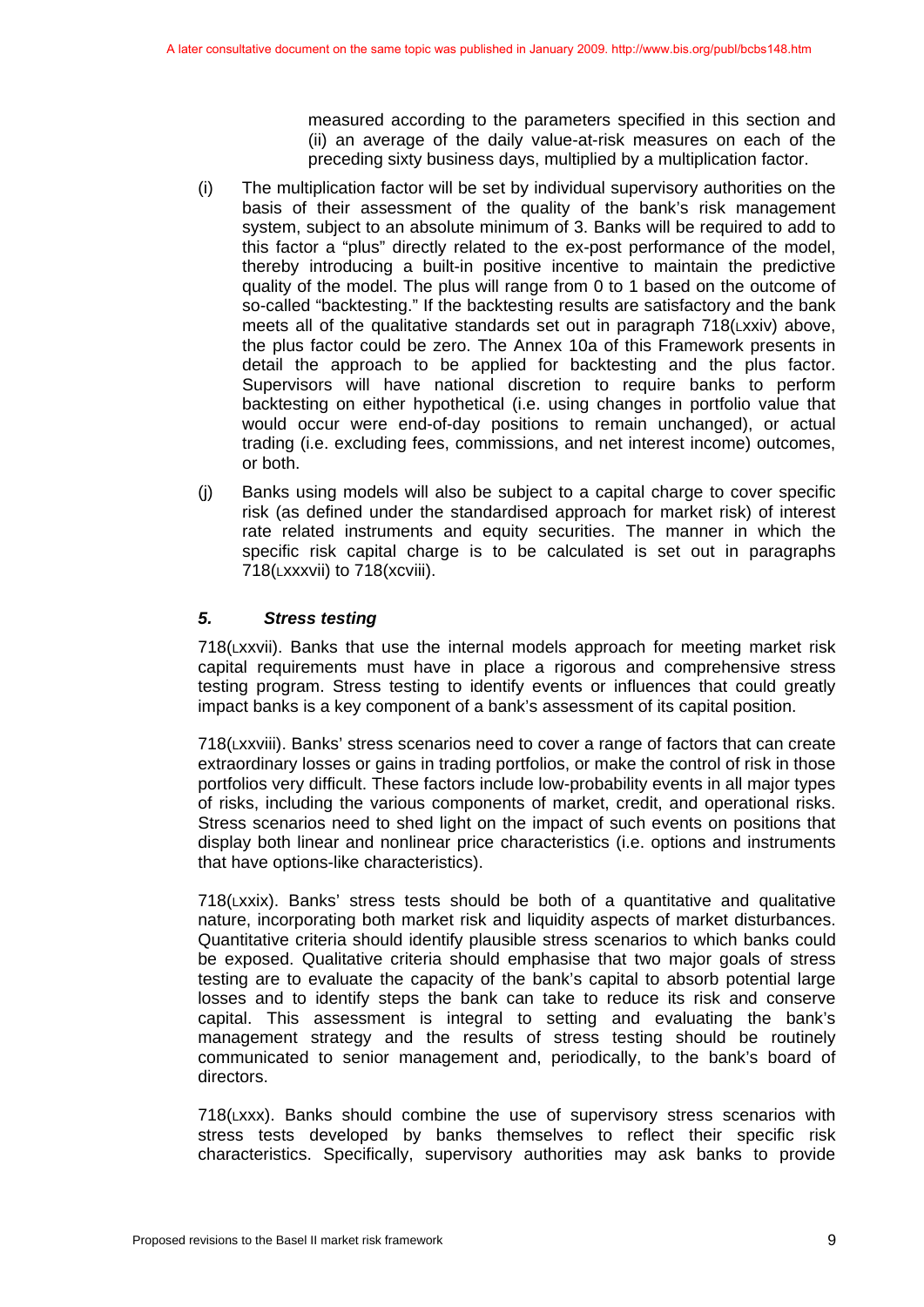information on stress testing in three broad areas, which are discussed in turn below.

# *(i) Supervisory scenarios requiring no simulations by the bank*

718(Lxxxi). Banks should have information on the largest losses experienced during the reporting period available for supervisory review. This loss information could be compared to the level of capital that results from a bank's internal measurement system. For example, it could provide supervisory authorities with a picture of how many days of peak day losses would have been covered by a given value-at-risk estimate.

# *(ii) Scenarios requiring a simulation by the bank*

718(Lxxxii). Banks should subject their portfolios to a series of simulated stress scenarios and provide supervisory authorities with the results. These scenarios could include testing the current portfolio against past periods of significant disturbance, for example, the 1987 equity crash, the Exchange Rate Mechanism (ERM) crises of 1992 and 1993 of, the fall in bond markets in the first quarter of 1994, the 1998 Russian financial crisis, the 2000 bursting of the technology stock bubble or the 2007/2008 sub-prime turbulence, incorporating both the large price movements and the sharp reduction in liquidity associated with these events. A second type of scenario would evaluate the sensitivity of the bank's market risk exposure to changes in the assumptions about volatilities and correlations. Applying this test would require an evaluation of the historical range of variation for volatilities and correlations and evaluation of the bank's current positions against the extreme values of the historical range. Due consideration should be given to the sharp variation that at times has occurred in a matter of days in periods of significant market disturbance. The 1987 equity crash, the suspension of the ERM, or the fall in bond markets in the first quarter of 1994, for For example, the above-mentioned situations involved correlations within risk factors approaching the extreme values of 1 or -1 for several days at the height of the disturbance.

#### *(iii) Scenarios developed by the bank itself to capture the specific characteristics of its portfolio.*

718(Lxxxiii). In addition to the scenarios prescribed by supervisory authorities under paragraphs 718(Lxxxi) and 718(Lxxxii) above, a bank should also develop its own stress tests which it identifies as most adverse based on the characteristics of its portfolio (e.g. problems in a key region of the world combined with a sharp move in oil prices). Banks should provide supervisory authorities with a description of the methodology used to identify and carry out the scenarios as well as with a description of the results derived from these scenarios.

718(Lxxxiv). The results should be reviewed periodically by senior management and should be reflected in the policies and limits set by management and the board of directors. Moreover, if the testing reveals particular vulnerability to a given set of circumstances, the national authorities would expect the bank to take prompt steps to manage those risks appropriately (e.g. by hedging against that outcome or reducing the size of its exposures).

# *6. External validation*

718(Lxxxv). The validation of models' accuracy by external auditors and/or supervisory authorities should at a minimum include the following steps: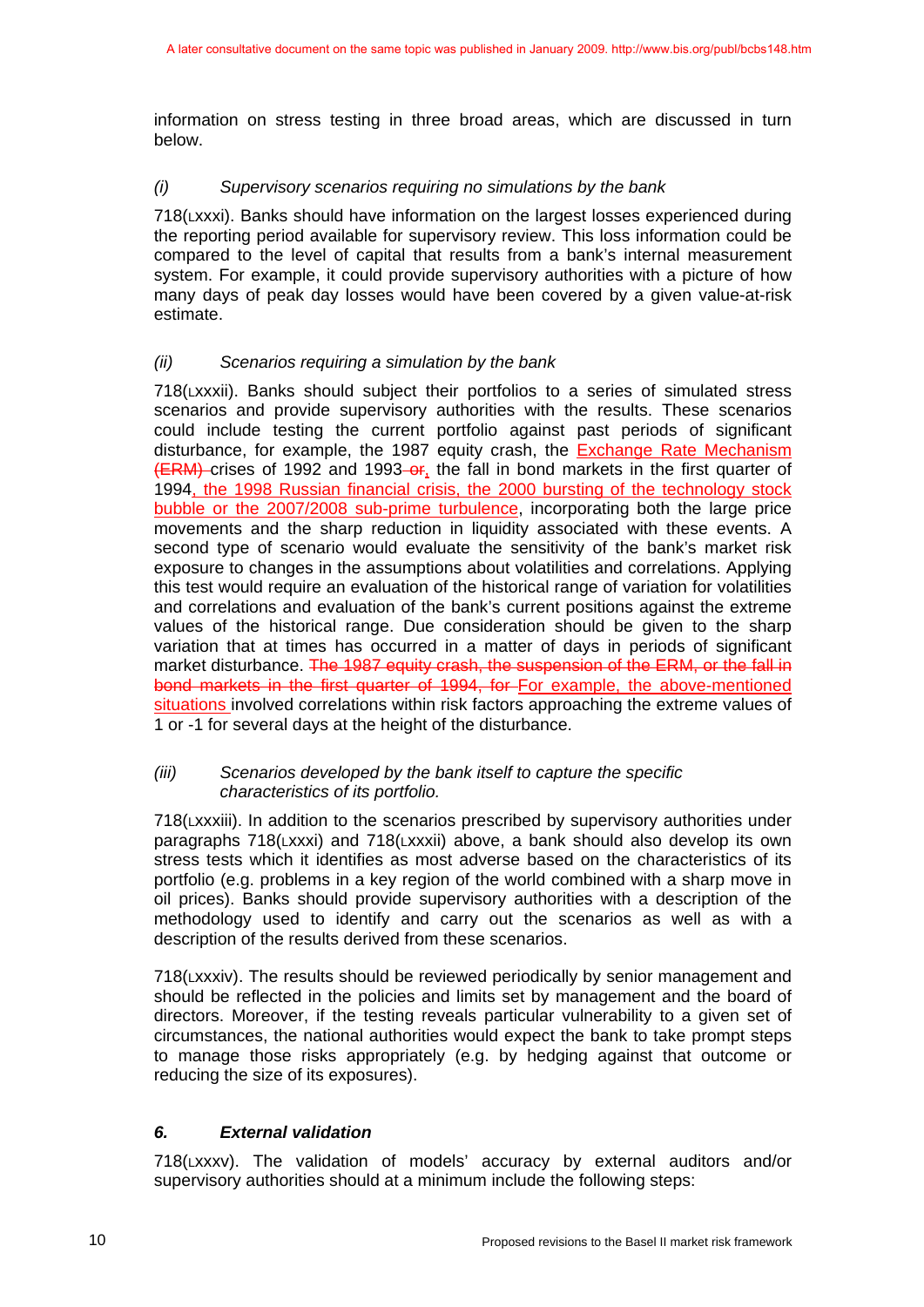- (a) Verifying that the *internal validation processes* described in paragraph 718(Lxxiv) (i) are operating in a satisfactory manner;
- (b) Ensuring that the *formulae* used in the calculation process as well as for the pricing of options and other complex instruments are validated by a qualified unit, which in all cases should be independent from the trading area;
- (c) Checking that the *structure* of internal models is adequate with respect to the bank's activities and geographical coverage;
- (d) Checking the results of the banks' *back-testing* of its internal measurement system (i.e. comparing value-at-risk estimates with actual profits and losses) to ensure that the model provides a reliable measure of potential losses over time. This means that banks should make the results as well as the underlying inputs to their value-at-risk calculations available to their supervisory authorities and/or external auditors on request;
- (e) Making sure that data flows and processes associated with the risk measurement system are *transparent and accessible*. In particular, it is necessary that auditors or supervisory authorities are in a position to have easy access, whenever they judge it necessary and under appropriate procedures, to the models' specifications and parameters.

# *7. Combination of internal models and the standardised methodology*

718(Lxxxvi). Unless a bank's exposure to a particular risk factor, such as commodity prices, is insignificant, the internal models approach will in principle require banks to have an integrated risk measurement system that captures the broad risk factor categories (i.e. interest rates, exchange rates (which may include gold), equity prices and commodity prices, with related options volatilities being included in each risk factor category). Thus, banks which start to use models for one or more risk factor categories will, over time, be expected to extend the models to all their market risks. A bank which has developed one or more models will no longer be able to revert to measuring the risk measured by those models according to the standardised methodology (unless the supervisory authority withdraws approval for that model). However, pending further experience regarding the process of changing to a models-based approach, no specific time limit will be set for banks which use a combination of internal models and the standardised methodology to move to a comprehensive model. The following conditions will apply to banks using such combinations:

- (a) Each broad risk factor category must be assessed using a single approach (either internal models or the standardised approach), i.e. no combination of the two methods will in principle be permitted within a risk category or across banks' different entities for the same type of risk (but see paragraph 708(i) above); $10$  $10$
- (b) All the criteria laid down in paragraphs  $718$ (Lxx) to  $718$ (xcix) of this Framework will apply to the models being used;

<span id="page-14-0"></span><sup>[164]</sup> However, banks may incur risks in positions which are not captured by their models, for example, in remote locations, in minor currencies or in negligible business areas. Such risks should be measured according to the standardised methodology.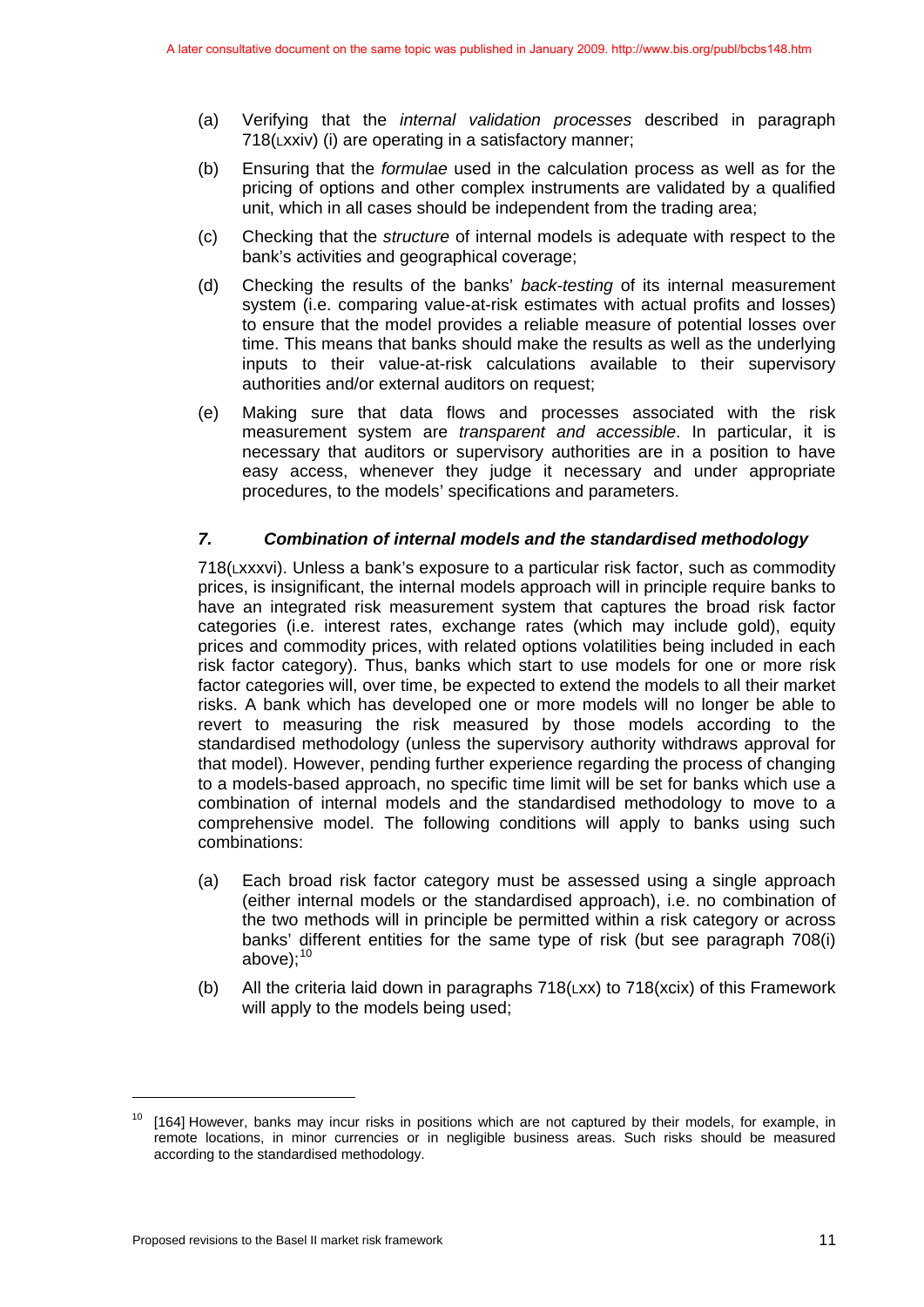- (c) Banks may not modify the combination of the two approaches they use without justifying to their supervisory authority that they have a good reason for doing so;
- (d) No element of market risk may escape measurement, i.e. the exposure for all the various risk factors, whether calculated according to the standardised approach or internal models, would have to be captured;
- (e) The capital charges assessed under the standardised approach and under the models approach are to be aggregated according to the simple sum method.

# *8. Treatment of specific risk*

718(Lxxxvii). Where a bank has a VaR measure that incorporates specific risk and that meets all the qualitative and quantitative requirements for general risk models, it may base its charge on modelled estimates, provided the measure is based on models that meet the additional criteria and requirements set out below. Banks which are unable to meet these additional criteria and requirements will be required to base their specific risk capital charge on the full amount of the specific risk charge calculated under the standardised method.

718(Lxxxviii). The criteria for supervisory recognition of banks' modelling of specific risk require that a bank's model must capture all material components of price risk $^{11}$  $^{11}$  $^{11}$ and be responsive to changes in market conditions and compositions of portfolios. In particular, the model must:

- explain the historical price variation in the portfolio;<sup>[12](#page-15-1)</sup>
- capture concentrations (magnitude and changes in composition);<sup>[13](#page-15-2)</sup>
- be robust to an adverse environment:<sup>[1](#page-15-3)4</sup>
- capture name-related basis risk: $15$

<span id="page-15-0"></span><sup>11</sup> Banks need not capture event risk, which is required to be captured in the incremental risk charge referred to in paragraphs 718(xciii) and 718(xciv).

<span id="page-15-1"></span><sup>12 [165]</sup> The key ex ante measures of model quality are "goodness-of-fit" measures which address the question of how much of the historical variation in price value is explained by the risk factors included within the model. One measure of this type which can often be used is an R-squared measure from regression methodology. If this measure is to be used, the risk factors included in the bank's model would be expected to be able to explain a high percentage, such as 90%, of the historical price variation or the model should explicitly include estimates of the residual variability not captured in the factors included in this regression. For some types of models, it may not be feasible to calculate a goodness-of-fit measure. In such instance, a bank is expected to work with its national supervisor to define an acceptable alternative measure which would meet this regulatory objective.

<span id="page-15-2"></span> $13$  [166] The bank would be expected to demonstrate that the model is sensitive to changes in portfolio construction and that higher capital charges are attracted for portfolios that have increasing concentrations in particular names or sectors.

<span id="page-15-3"></span><sup>&</sup>lt;sup>14</sup> [167] The bank should be able to demonstrate that the model will signal rising risk in an adverse environment. This could be achieved by incorporating in the historical estimation period of the model at least one full credit cycle and ensuring that the model would not have been inaccurate in the downward portion of the cycle. Another approach for demonstrating this is through simulation of historical or plausible worst-case environments.

<span id="page-15-4"></span><sup>&</sup>lt;sup>15</sup> [168] Banks should be able to demonstrate that the model is sensitive to material idiosyncratic differences between similar but not identical positions, for example debt positions with different levels of subordination, maturity mismatches, or credit derivatives with different default events.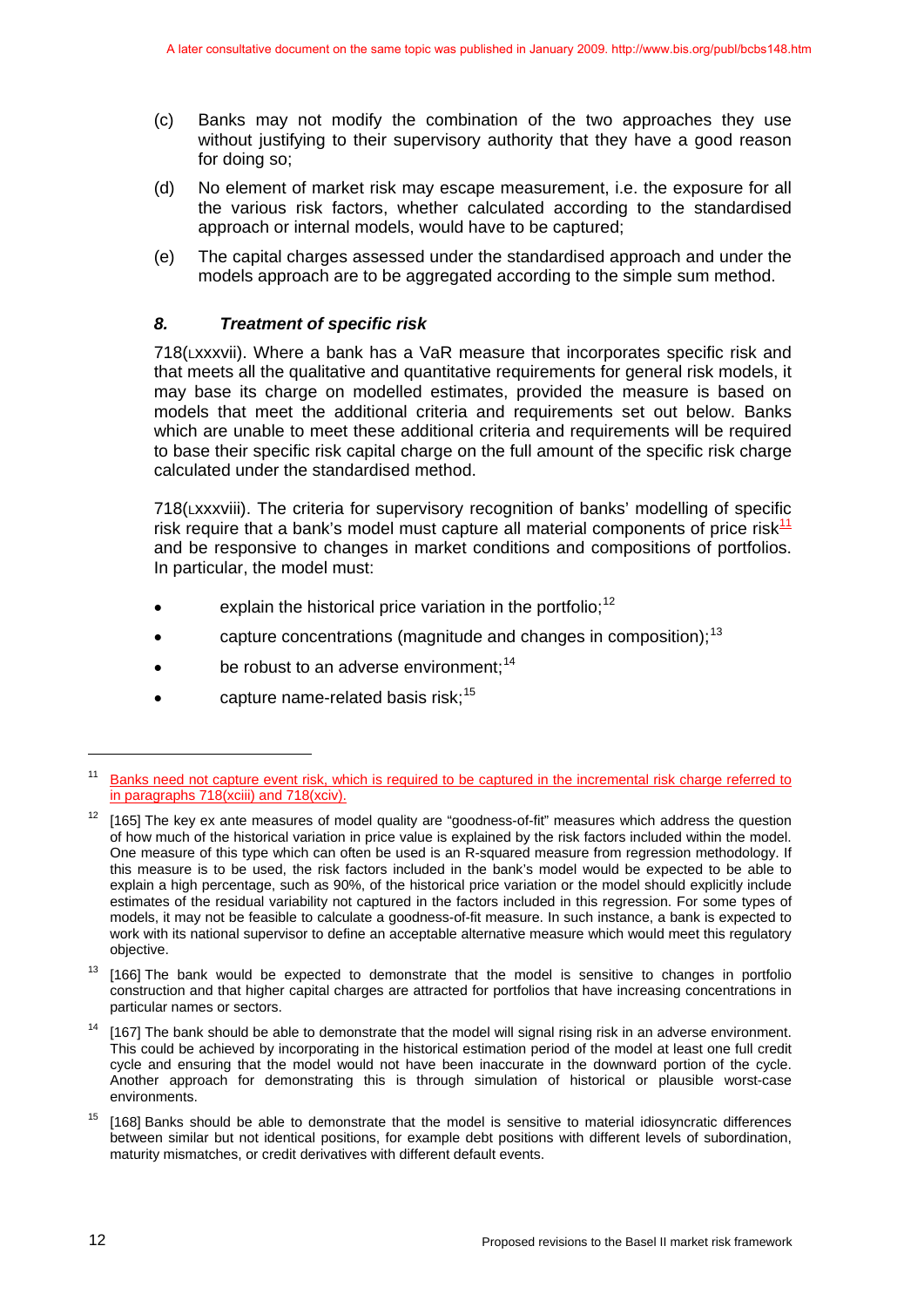-capture event risk; $^{46}$ 

be validated through backtesting.<sup>[17](#page-16-1)</sup>

718(Lxxxix). (deleted) Where a bank is subject to event risk that is not reflected in its VaR measure, because it is beyond the 10-day holding period and 99 percent confidence interval (i.e. low probability and high severity events), banks must ensure that the impact of such events is factored in to its internal capital assessment, for example through its stress testing.

718(xc). The bank's model must conservatively assess the risk arising from less liquid positions and/or positions with limited price transparency under realistic market scenarios. In addition, the model must meet minimum data standards. Proxies may be used only where available data is insufficient or is not reflective of the true volatility of a position or portfolio, and only where they are appropriately conservative.

718(xci). Further, as techniques and best practices evolve, banks should avail themselves of these advances.

718(XCi-1-). Banks which apply modelled estimates of specific risk are required to conduct backtesting aimed at assessing whether specific risk is being accurately captured. The methodology a bank should use for validating its specific risk estimates is to perform separate backtests on sub-portfolios using daily data on subportfolios subject to specific risk. The key sub-portfolios for this purpose are tradeddebt and equity positions. However, if a bank itself decomposes its trading portfolio into finer categories (e.g. emerging markets, traded corporate debt, etc.), it is appropriate to keep these distinctions for sub-portfolio backtesting purposes. Banks are required to commit to a sub-portfolio structure and stick to it unless it can be demonstrated to the supervisor that it would make sense to change the structure.

 $718(xci-2)$ . Banks are required to have in place a process to analyse exceptions identified through the backtesting of specific risk. This process is intended to serve as the fundamental way in which banks correct their models of specific risk in the event they become inaccurate. There will be a presumption that models that incorporate specific risk are "unacceptable" if the results at the sub-portfolio level produce a number of exceptions commensurate with the *Red Zone* as defined in Annex 10a of this Framework. Banks with "unacceptable" specific risk models are expected to take immediate action to correct the problem in the model and to ensure that there is a sufficient capital buffer to absorb the risk that the backtest showed had not been adequately captured.

 $718(xcii)$ . In addition, the bank must have an approach in place to capture in its regulatory capital default risks of in its trading book positions that is are incremental to the risks captured by the VaR-based calculation as specified in paragraph  $718$ (Lxxxviii) above. To avoid double counting a bank may, when calculating its incremental default charge, take into account the extent to which default risk has already been incorporated into the VaR calculation, especially for risk positions that

<span id="page-16-0"></span><sup>&</sup>lt;sup>16</sup> [169] For debt positions, this should include migration risk. For equity positions, events that are reflected in large changes or jumps in prices must be captured, e.g. merger break-ups/takeovers. In particular, firms must consider is determined to survivorship bias.

<span id="page-16-1"></span> $17$  [170] Aimed at assessing whether specific risk, as well as general market risk, is being captured adequately.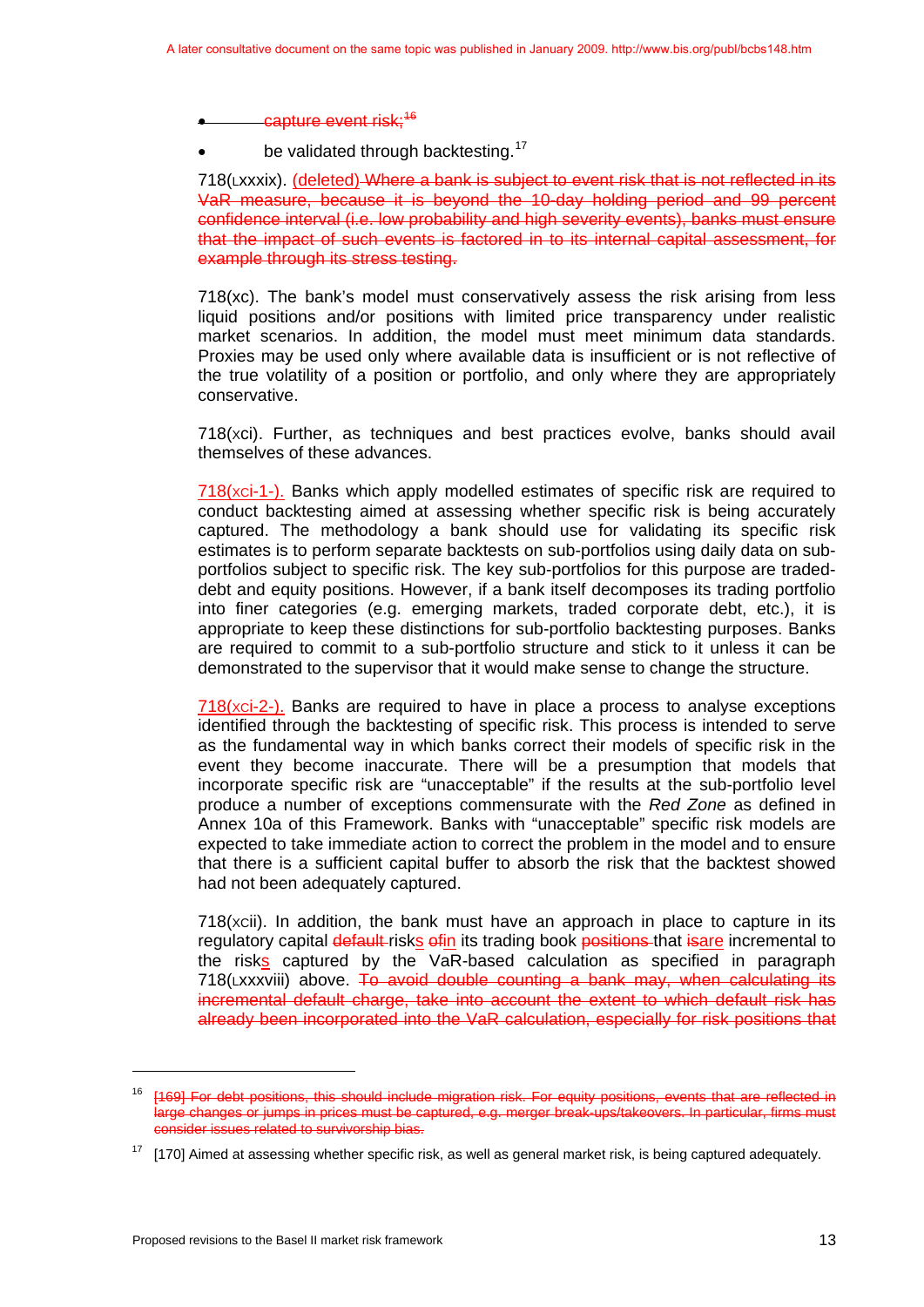could and would be closed within 10 days in the event of adverse market conditions or other indications of deterioration in the credit environment. No specific approach for capturing the incremental default-risks is prescribed; it may be part of the bank's internal model or a surcharge from a separate calculation. Where a bank captures its incremental risk through a surcharge, the surcharge will not be subject to a multiplier or regulatory backtesting, although the bank should be able to demonstrate that the surcharge meets its aim. The Committee will issue quidelines to specify the positions and risks to be covered by this incremental risk capital charge.

718( $x$ ciii). Whichever approach is used,  $t$ The bank must demonstrate that  $t$ -the approach used to capture incremental risks meets a soundness standard comparable to that of the internal-ratings based approach for credit risk as set forth in this Framework (i.e., a 99.9% confidence interval over a one-year capital horizon), under the assumption of a constant level of risk, and adjusted where appropriate to reflect the impact of liquidity, concentrations, hedging, and optionality. A bank that does not capture the incremental default risks through an internally developed approach must use the specific risk capital charges under the standardised measurement method as set out in paragraphs 710 to 718 and 718(xxi) the fallback of calculating the surcharge through an approach consistent with that for credit risk as set forth in this Framework.

718(xciv). Whichever Under any approach is used, cash or synthetic exposures that would be subject to a deduction treatment under the securitisation framework set forth in this Framework (e.g. equity tranches that absorb first losses).<sup>[1](#page-17-0)8</sup> as well as securitisation exposures that are unrated liquidity lines or letters of credit, would be subject to a capital charge that is no less than that set forth in the securitisation framework.

 $718(xcv)$ . An exception to this treatment could be afforded to banks that are dealers in the above exposures where they can demonstrate, in addition to trading intent, that a liquid two-way market exists for the securitisation exposures or, in the case of synthetic securitisations that rely solely on credit derivatives, for the securitisation exposures themselves or all their constituent risk components. For purposes of this section, a two-way market is deemed to exist where there are independent bona fide offers to buy and sell so that a price reasonably related to the last sales price or current bona fide competitive bid and offer quotations can be determined within one day and settled at such price within a relatively short time conforming to trade custom. In addition, for a bank to apply this exception, it must have sufficient market data to ensure that it fully captures the concentrated default-risk of these exposures in its internal approach for measuring the incremental default-risks in accordance with the standards set forth above.

718(XCvi). (deleted) Banks that already have received specific risk model recognition for particular portfolios or lines of business should agree a timetable with their supervisors to bring their model in line with the new standards in a timely manner as is practicable.

<span id="page-17-0"></span><sup>&</sup>lt;sup>18</sup> [171] These include risk equivalent positions, e.g. inventories of credit exposures that the bank intends to sell through cash securitisations and for which it has in place tranched credit protections so that it retains an exposure that would be subject to deduction under the securitisation framework.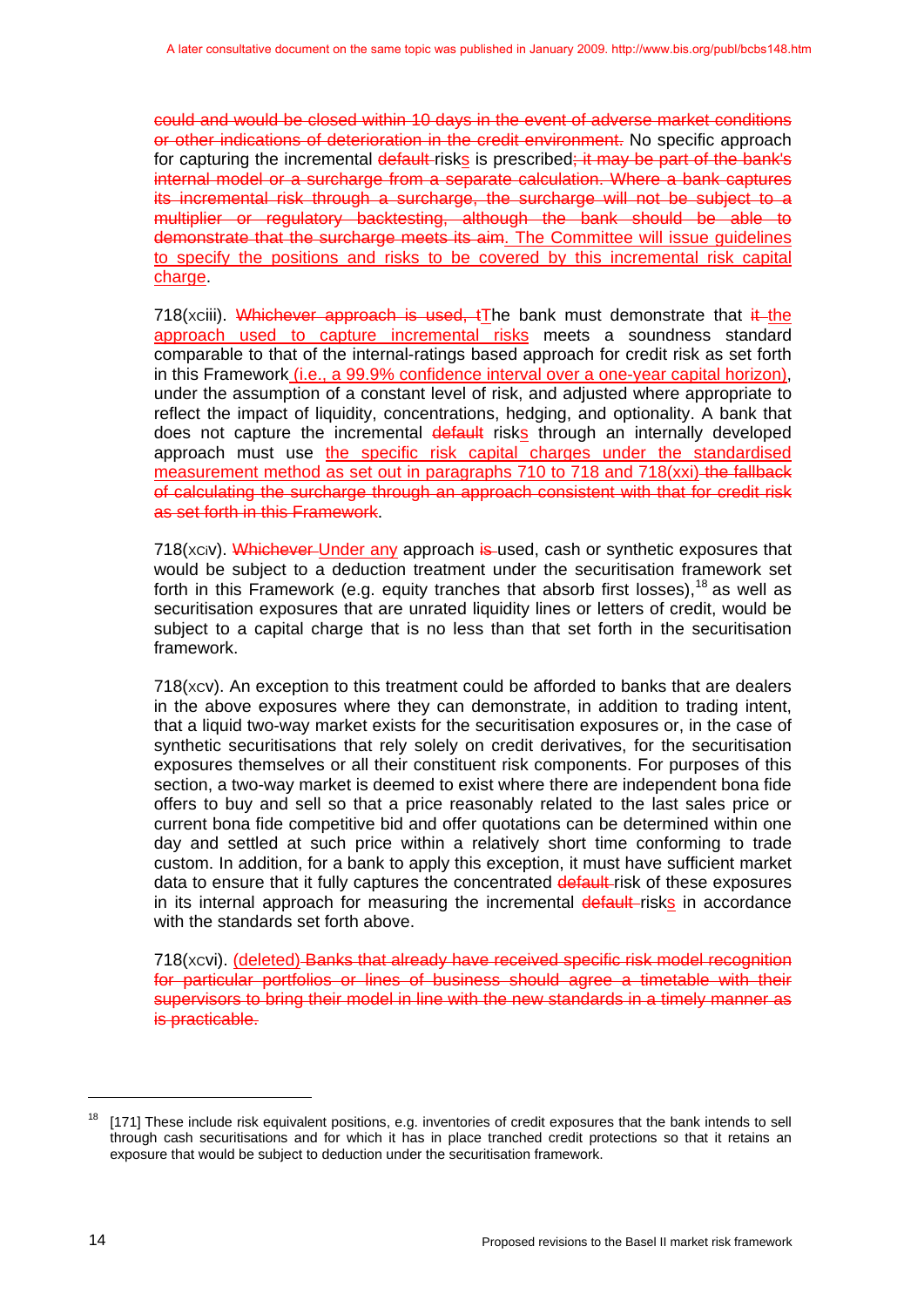718(xcvii). (moved to paragraph  $718(xci-1-)$ )

718(xcviii). (moved to paragraph  $718(xci-2-)$ )

#### *9. Model validation standards*

 $718(xcix)$ . It is important that banks have processes in place to ensure that their internal models have been adequately validated by suitably qualified parties independent of the development process to ensure that they are conceptually sound and adequately capture all material risks. This validation should be conducted when the model is initially developed and when any significant changes are made to the model. The validation should also be conducted on a periodic basis but especially where there have been any significant structural changes in the market or changes to the composition of the portfolio which might lead to the model no longer being adequate. More extensive model validation is particularly important where specific risk is also modelled and is required to meet the further specific risk criteria. As techniques and best practices evolve, banks should avail themselves of these advances. Model validation should not be limited to backtesting, but should, at a minimum, also include the following:

- (a) Tests to demonstrate that any assumptions made within the internal model are appropriate and do not underestimate risk. This may include the assumption of the normal distribution, the use of the square root of time to scale from a one day holding period to a 10 day holding period or where extrapolation or interpolation techniques are used, or pricing models;
- (b) Further to the regulatory backtesting programmes, testing for model validation should must use additional tests, which may include for instance: Testing carried out using hypothetical changes in portfolio value that would occur were end-of-day positions to remain unchanged. It therefore excludes fees, commissions, bid-ask spreads, net interest income and intra-day trading. Moreover, additional tests are required which may include, for instance:
	- Testing carried out for longer periods than required for the regular backtesting programme (e.g. 3 years). The longer time period generally improves the power of the backtesting. A longer time period may not be desirable if the VaR model or market conditions have changed to the extent that historical data is no longer relevant;
	- Testing carried out using confidence intervals other than the 99 percent interval required under the quantitative standards;
	- Testing of portfolios below the overall bank level;
- (c) The use of hypothetical portfolios to ensure that the model is able to account for particular structural features that may arise, for example:
	- Where data histories for a particular instrument do not meet the quantitative standards in paragraph 718(Lxxvi) and where the bank has to map these positions to proxies, then the bank must ensure that the proxies produce conservative results under relevant market scenarios;
	- Ensuring that material basis risks are adequately captured. This may include mismatches between long and short positions by maturity or by issuer;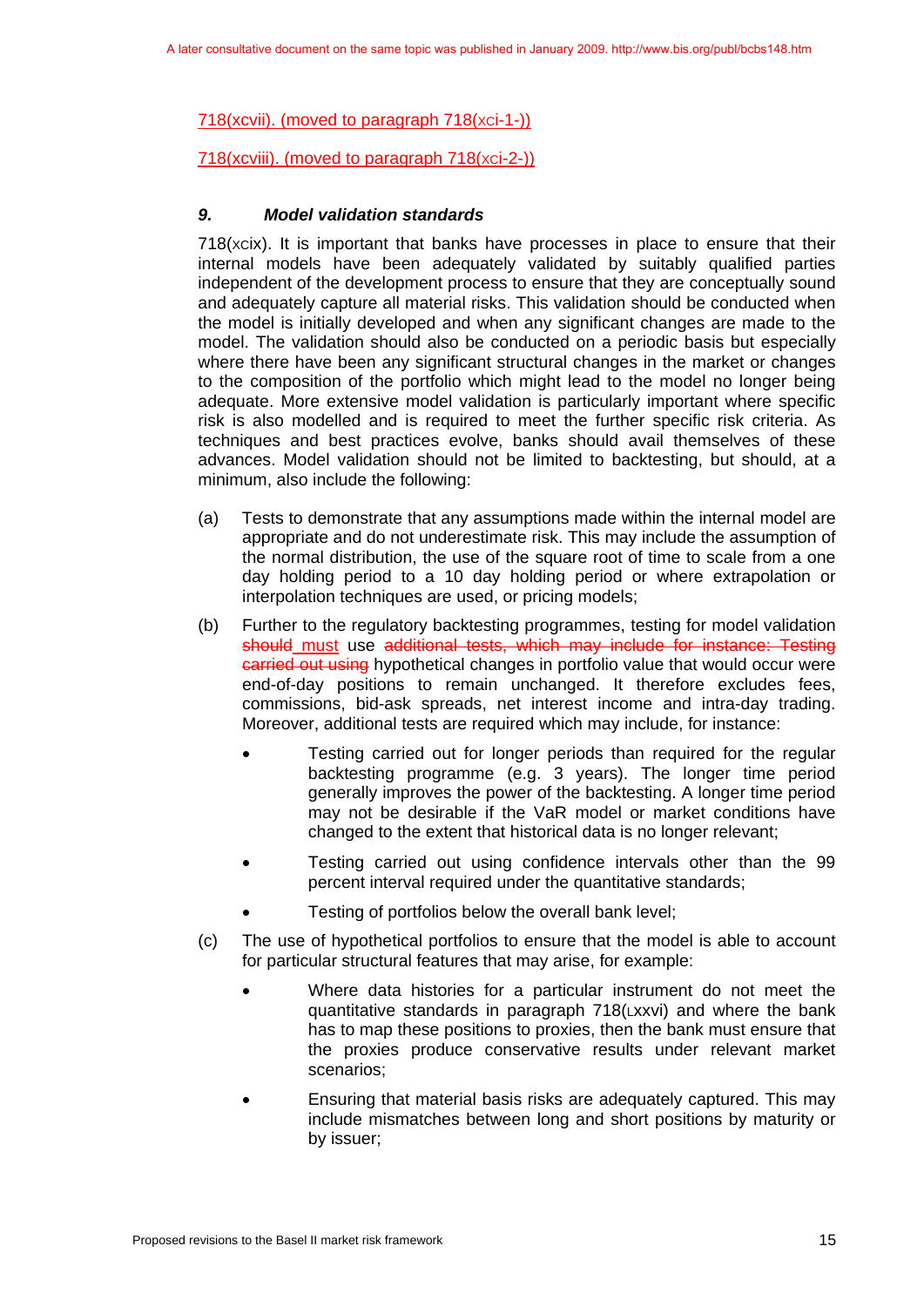<span id="page-19-0"></span>Ensuring that the model captures concentration risk that may arise in an undiversified portfolio.

# **III. Treatment for illiquid positions**

12. Section VI.A.2 of the Basel II Framework outlining the prudent valuation guidance will be changed as follows. Changed wording is underlined.

# **2. Prudent valuation guidance**

690. This section provides banks with guidance on prudent valuation for positions in the trading book. This guidance is especially important for positions without actual market prices or observable inputs to valuation, as well as less liquid positions which, although they will not be excluded from the trading book solely on grounds of lesser liquidity, raise supervisory concerns about prudent valuation.

691. A framework for prudent valuation practices should at a minimum include the following:

#### **(i) Systems and controls**

692. Banks must establish and maintain adequate systems and controls sufficient to give management and supervisors the confidence that their valuation estimates are prudent and reliable. These systems must be integrated with other risk management systems within the organisation (such as credit analysis). Such systems must include:

- Documented policies and procedures for the process of valuation. This includes clearly defined responsibilities of the various areas involved in the determination of the valuation, sources of market information and review of their appropriateness, guidelines for the use of unobservable inputs reflecting the bank's assumptions of what market participants would use in pricing the position, frequency of independent valuation, timing of closing prices, procedures for adjusting valuations, end of the month and ad-hoc verification procedures; and
- Clear and independent (ie independent of front office) reporting lines for the department accountable for the valuation process. The reporting line should ultimately be to a main board executive director.

# **(ii) Valuation methodologies**

#### *Marking to market*

693. Marking-to-market is at least the daily valuation of positions at readily available close out prices in orderly transactions that are sourced independently. Examples of readily available close out prices include exchange prices, screen prices, or quotes from several independent reputable brokers.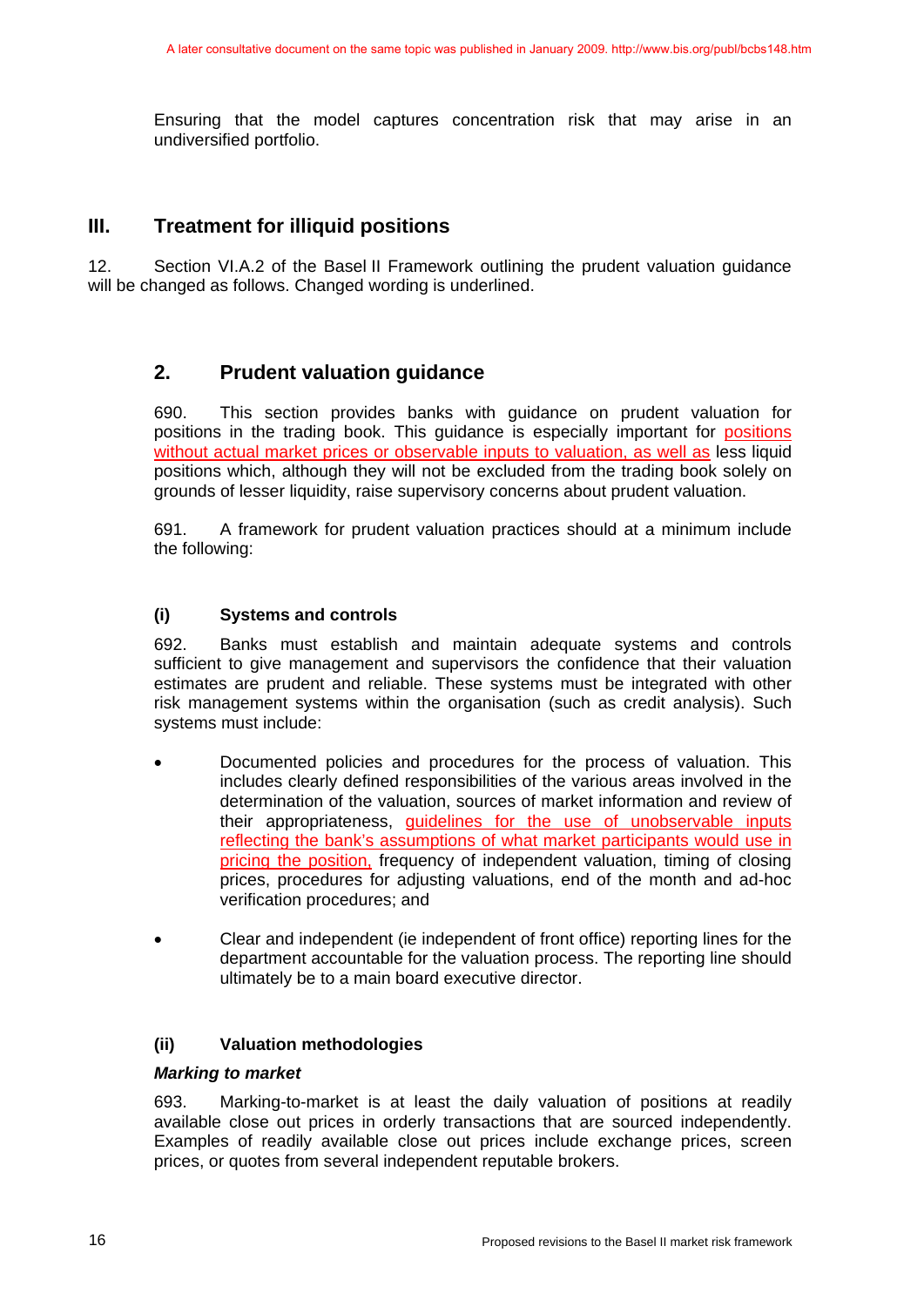694. Banks must mark-to-market as much as possible. The more prudent side of bid/offer must be used unless the institution is a significant market maker in a particular position type and it can close out at mid-market. Actual market prices or observable inputs should be considered even when the market is less liquid than historical market volumes, unless those prices are the result of a forced liquidation or distress sale.

# *Marking to model*

695. Where Only where marking-to-market is not possible, may banks  $\frac{1}{2}$ mark-to-model, but where this can must be demonstrated to be prudent. Marking-tomodel is defined as any valuation which has to be benchmarked, extrapolated or otherwise calculated from a market input. When marking to model, an extra degree of conservatism is appropriate. Supervisory authorities will consider the following in assessing whether a mark-to-model valuation is prudent:

- Senior management should be aware of the elements of the trading book which are subject to mark to model and should understand the materiality of the uncertainty this creates in the reporting of the risk/performance of the business.
- Market inputs should be sourced, to the extent possible, in line with market prices (as discussed above). The appropriateness of the market inputs for the particular position being valued should be reviewed regularly.
- Where available, generally accepted valuation methodologies for particular products should be used as far as possible.
- Where the model is developed by the institution itself, it should be based on appropriate assumptions, which have been assessed and challenged by suitably qualified parties independent of the development process. The model should be developed or approved independently of the front office. It should be independently tested. This includes validating the mathematics, the assumptions and the software implementation.
- There should be formal change control procedures in place and a secure copy of the model should be held and periodically used to check valuations.
- Risk management should be aware of the weaknesses of the models used and how best to reflect those in the valuation output.
- The model should be subject to periodic review to determine the accuracy of its performance (eg assessing continued appropriateness of the assumptions, analysis of P&L versus risk factors, comparison of actual close out values to model outputs).
- Valuation adjustments should be made as appropriate, for example, to cover the uncertainty of the model valuation (see also valuation adjustments in paragraphs 698 to 701).

#### *Independent price verification*

696. Independent price verification is distinct from daily mark-to-market. It is the process by which market prices or model inputs are regularly verified for accuracy.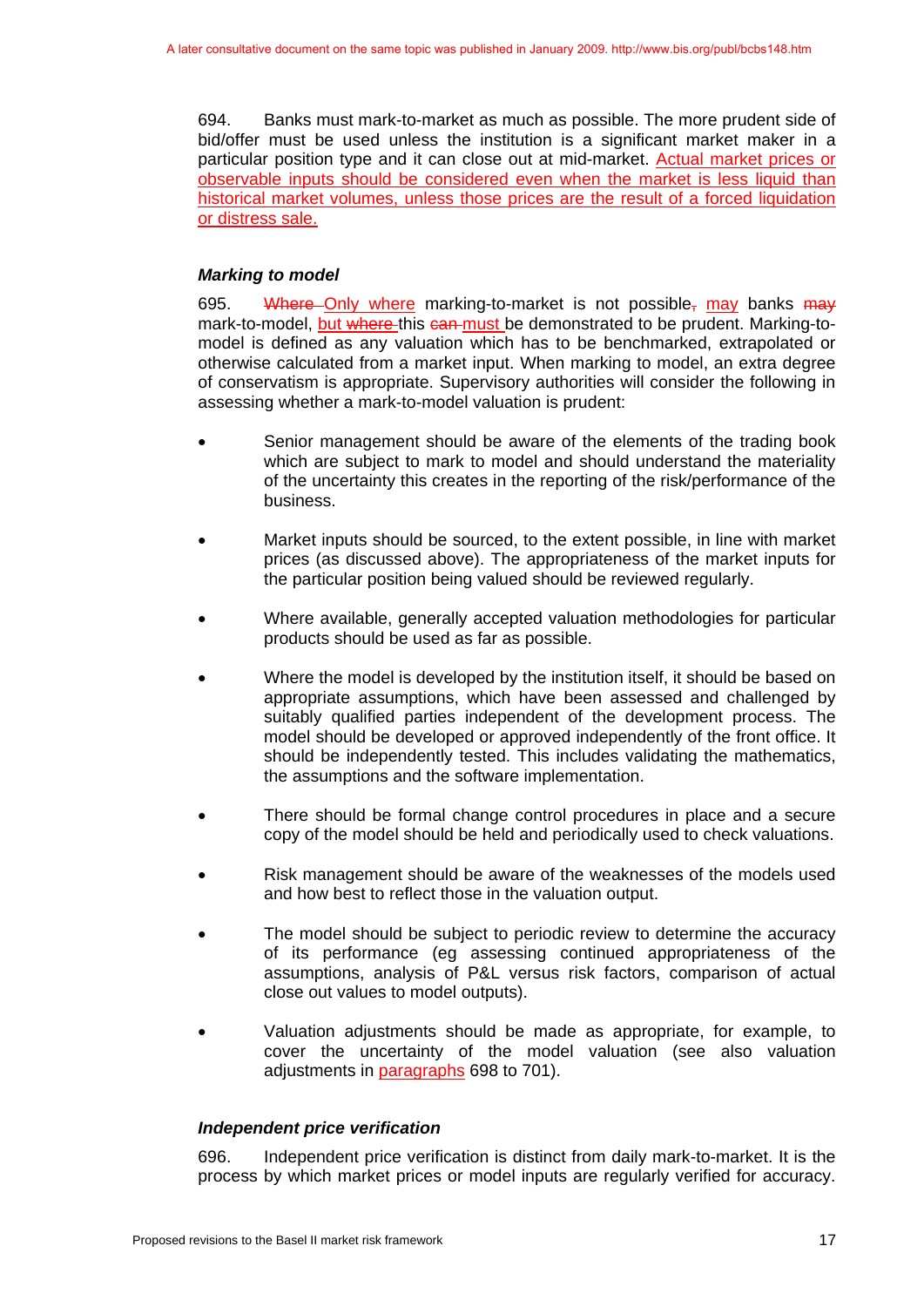While daily marking-to-market may be performed by dealers, verification of market prices or model inputs should be performed by a unit independent of the dealing room, at least monthly (or, depending on the nature of the market/trading activity, more frequently). It need not be performed as frequently as daily mark-to-market, since the objective, ie independent, marking of positions should reveal any error or bias in pricing, which should result in the elimination of inaccurate daily marks.

697. Independent price verification entails a higher standard of accuracy in that the market prices or model inputs are used to determine profit and loss figures, whereas daily marks are used primarily for management reporting in between reporting dates. For independent price verification, where pricing sources are more subjective, eg only one available broker quote, prudent measures such as valuation adjustments may be appropriate.

# **(iii) Valuation adjustments or reserves**

698. Banks As part of their procedures for marking to market, banks must establish and maintain procedures for considering valuation adjustments/reserves. Supervisory authorities expect banks using third-party valuations to consider whether valuation adjustments are necessary. Such considerations are also necessary when marking to model.

699. Supervisory authorities expect the following valuation adjustments/reserves to be formally considered at a minimum: unearned credit spreads, close-out costs, operational risks, early termination, investing and funding costs, and future administrative costs and, where appropriate, model risk.

# **2a. Adjustment to the current valuation of less liquid positions**

699(i). Banks must establish and maintain procedures for calculating an adjustment to the current valuation of less liquid positions. This adjustment would be in addition to any changes to the value of the position for financial reporting and should be designed to reflect the illiquidity of the position. Supervisory authorities expect banks to consider the need for an adjustment to a position's valuation to reflect current illiquidity whether the position is marked to market using market prices or observable inputs, third-party valuations or marked to model.

700. Bearing in mind that the underlying 10-day assumptions made about liquidity in the market risk capital charge in paragraph 718(Lxxvi) (c) may not be consistent with the bank's ability to sell or hedge out less liquid positions under normal market conditions, where appropriate, banks must make downward valuation adjustments/reserves take an adjustment to the current valuation of these-less liquid positions, and to review their continued appropriateness on an on-going basis. Reduced liquidity could may have arisen from market events. Additionally, close-out prices for concentrated positions and/or stale positions should be considered in establishing those valuation adjustments/reserves the adjustment. Banks must consider all relevant factors when determining the appropriateness of valuation adjustments/reserves the adjustment for less liquid positions. These factors may include, but are not limited to, the amount of time it would take to hedge out the position/risks within the position, the average volatility of bid/offer spreads, the availability of independent market quotes (number and identity of market makers), the average and volatility of trading volumes (including trading volumes during